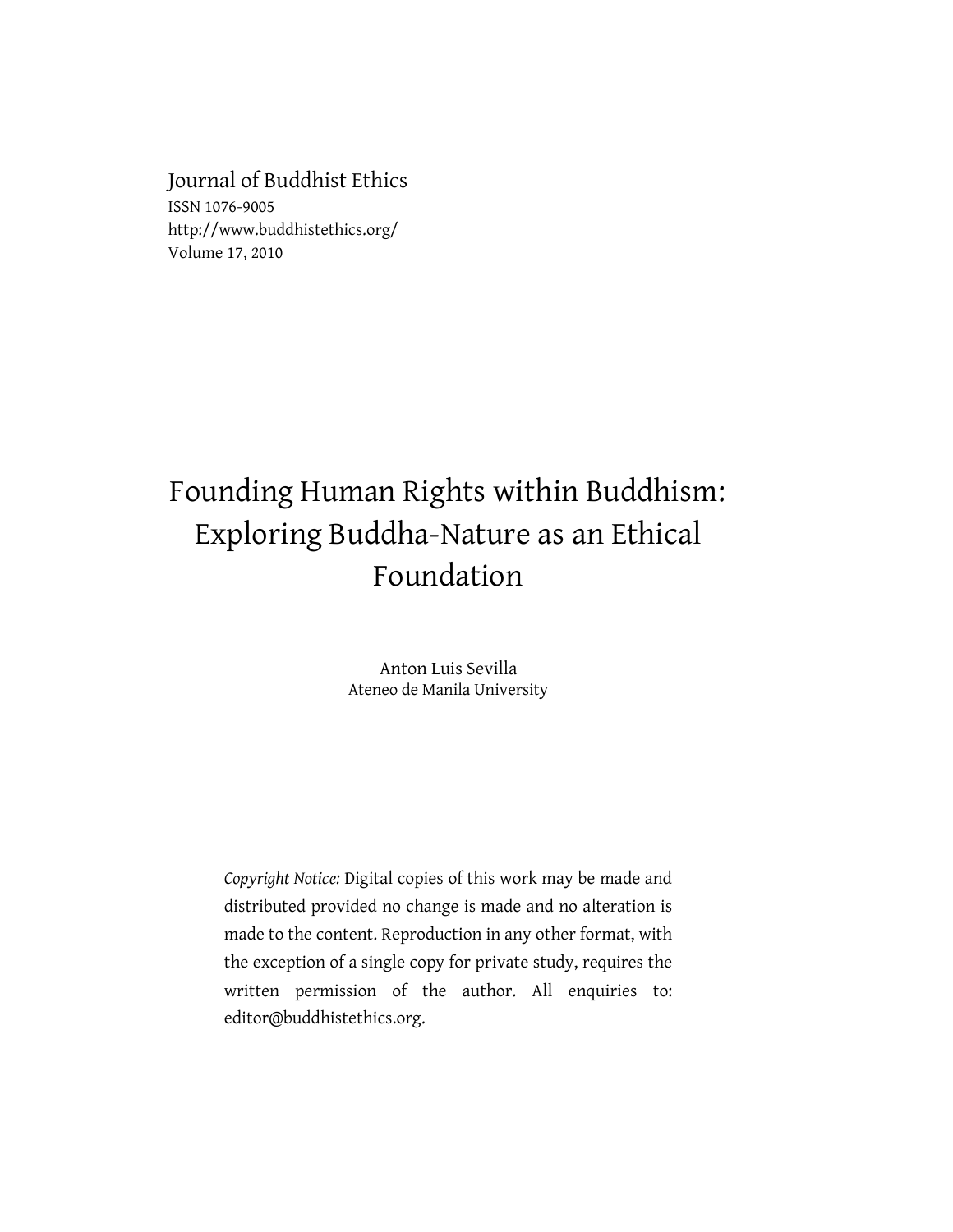# Founding Human Rights within Buddhism: Exploring Buddha-Nature as an Ethical Foundation

Anton Luis Sevilla\*

# Abstract

 $\overline{a}$ 

In this article, I hope to suggest (1) a fertile ground for human rights and social ethics within Japanese intellectual history and (2) a possible angle for connecting Dōgen's ethical views with his views on private religious practice. I begin with a review of the attempts to found the notion of rights within Buddhism. I focus on two wellargued attempts: Damien Keown's foundation of rights on the Four Noble Truths and individual soteriology and Jay Garfield's foundation of rights on the compassionate drive to liberate others. I then fuse these two approaches in a single concept: Buddha-nature. I analyze Dōgen's own view on the practice-realization of Buddha-nature, and the equation of Buddha-nature with being, time, emptiness, and impermanence. I end with tentative suggestions concerning how Dogen's particular view on Buddhanature might affect any social ethics or view of rights that is founded on it.

<sup>\*</sup> Department of Philosophy and Japanese Study Program, Ateneo de Manila University, Quezon City, Philippines. Email[: as](mailto:emailaddress@sukhavati.edu)evilla@gmail.com.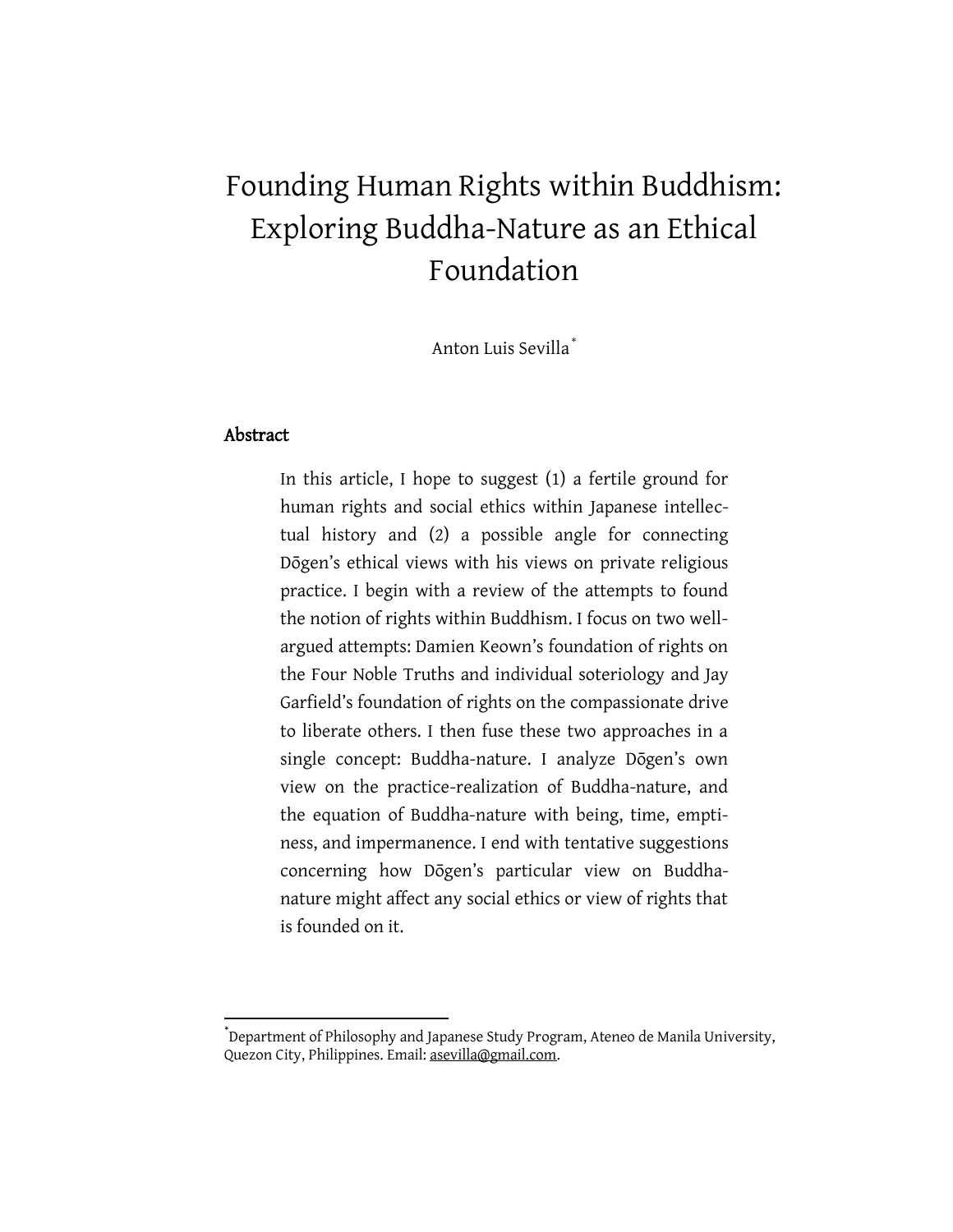# Introduction

In a religion that preaches the nothingness of things and the absence of self, is there any ground for an active social advocacy for human rights?

This question arises in response to a thought-provoking piece written by Professor Kim Bongjin (University of Kitakyushu) entitled "Reception and Change of the Idea of 'Right(s)' in Nishi Amane: Comparison with Yu Kilchun," which was presented in the Philippines on March 2009 at a conference held by the Ateneo Center for Asian Studies. In his essay, Kim illustrated the changes a particular notion undergoes as it is transplanted from one culture to another. In particular, he showed how the Western notion of human rights was appropriated and hybridized differently in Japan and Korea. He showed that despite the fact that the notion of human rights was appropriated through Confucianism in both countries, different prevailing understandings of Confucianism and the central concept of *principle* (J. *ri*, 理) resulted in different hybridized notions of rights; in the Japanese context, the notion of rights lost its characteristics of universality and equality.

This journey into the history of ideas lead to an inescapable ethical concern: Japan is a major player in world politics, and itself has been deeply embroiled in issues of war and human rights. Given limitations in the Japanese Confucian grounding of human rights, might there be another culturally relevant avenue wherein we might properly found the notion of human rights within Japanese intellectual history?

In response to this question, I turn to my own field of study, Buddhism. How might rights be justified and founded within Buddhist philosophy in general? Specifically in the case of Japanese Zen Buddhism, whose social ethics has recently come into intense scrutiny (due to Zen complicity in the Pacific War), might there be a central concept that can solidly ground the notion of human rights?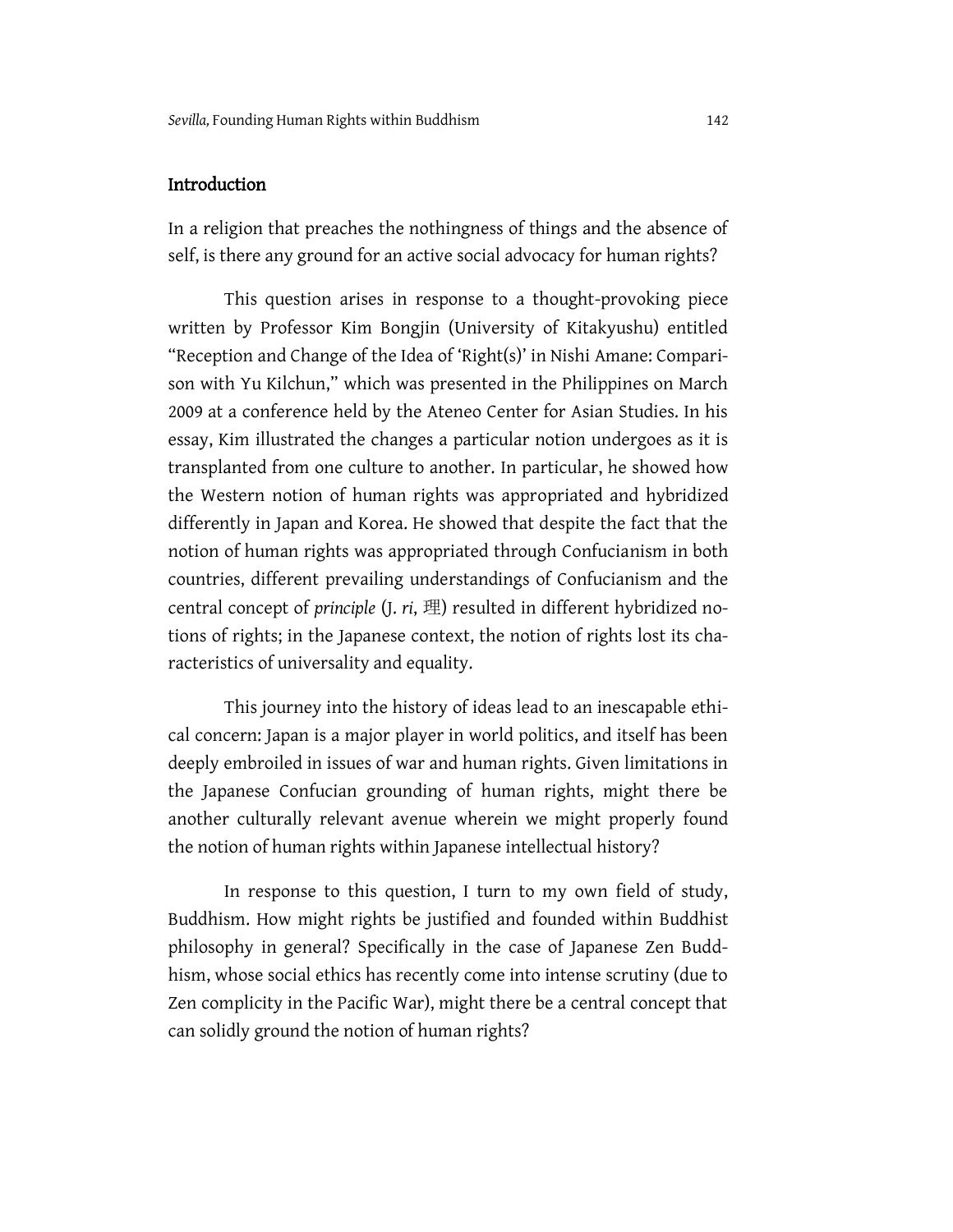In this paper, I will begin with a review of attempts for founding the notion of rights within Buddhism. I will focus on two Buddhist notions—the Four Noble Truths and compassion—and show how these can serve as a foundation for human rights. I shall proceed to examine the possibility of using the notion of Buddha-nature to fuse together the two aforementioned bases for human rights. Finally, I shall explore Dōgen's view of Buddhist spiritual practice and Buddha-nature to see how human rights might find a solid ground within a key Japanese Buddhist concept, and what Zen Buddhism might have to contribute to the discourse on human rights.

#### The Foundation and Justification of Human Rights

One of the key points of Kim Bongjin's presentation is that Japanese thought (especially that of Nishi Amane) is not deeply grounded in the Confucian notion of principle (理). Briefly, the Confucian notion of principle is a notion that nature (or heaven) operates through certain principles—a rhythm, reason, or logic that guides and orders existence. This natural principle bestows upon each creature a specific nature; in the case of humans, it bestows a human-nature that is present equally in all human beings (See Fung 302). Hence, the idea of human nature can serve as the basis for a notion of natural rights (J. *kenri*, 権理). However, Kim's central point was that without a deep grounding in this idea of principle, the notion of natural rights tends to degenerate into a notion of "power/property is rights" (J. *kenri*, 権利) as seen in the political philosophy of Nishi. By "power/property is rights" he is referring to the view of rights as things that are owed to people who have power and property such as the obligations of a fief to his landlord and of the masses to the ruling class, but not vice-versa.

Clearly, this is a matter of ethical concern. Universal rights have a clear importance in preventing the ossification of unfair power structures that marginalize certain groups. But without a notion of natural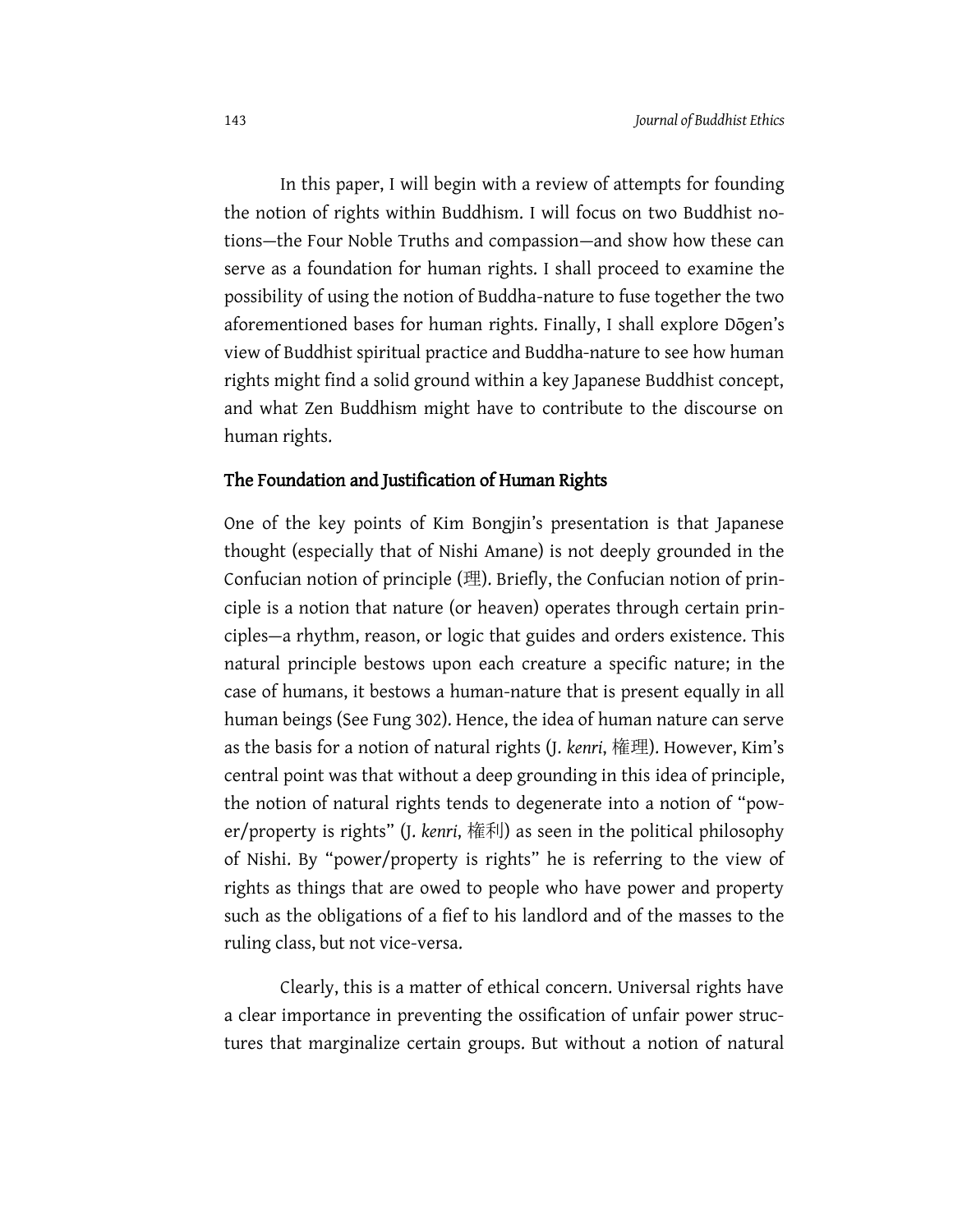principle, how can we have a notion of universal rights? In this section I turn to Buddhism, a religion that flourished in Japan, often symbiotically with Confucianism. How might it be possible to ground human rights in Buddhism?

First we must note that most assertions of human rights are not given sufficient justification. In the analysis by Damien Keown we see that human rights are often asserted without justification, and if ever they are justified, it is merely in passing reference to an unspecified notion of human dignity (65-66). But can Buddhism have a basis for human dignity? Keown writes: "The very words 'human dignity' sound as alien in a Buddhist context as talk of rights. One looks in vain to the four noble truths for any explicit reference to human dignity, and doctrines such as no-self and impermanence may even be thought to undermine it" (66). While he notes that theistic religions can employ their notions of god and the creation of human beings in the image and likeness of god, Buddhism would be hard-pressed to do the same despite the presence of concepts similar to the notion of god (namely *nirvāṇa*, *śūnyatā*, and *Dharmakāya*) due to sectarian differences concerning the understanding of these concepts and the fact that no Buddhist school believes humans are created by gods or any analogous entities (66-67).

Another attempt to ground human rights and ethics as a whole has been through the notion of inter-dependent arising (Skt. *pratītyasamutpāda*). Keown raises the example of Kenneth Inada, who argues that since all beings including human beings arise in relation with each other, and we are all ontically dependent on each other, then we should look out for one another and secure each other's rights (67-68). But Keown sharply criticizes this, saying:

The derivation of human rights from the doctrine of dependent origination is a conjuring trick. From the premise that we live in "a mutually constituted existential realm"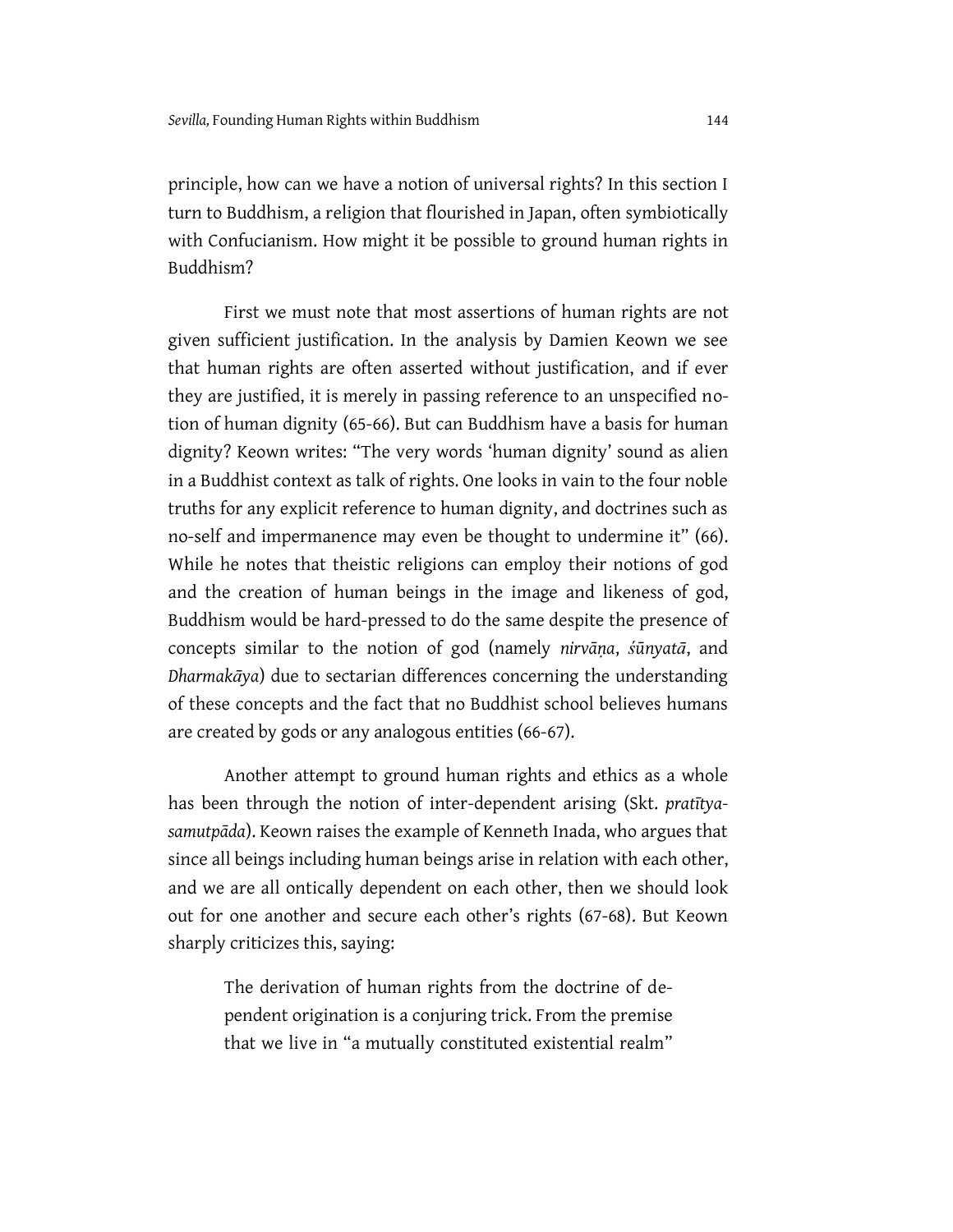(we all live together) it has "thereby become a fact" that there will be "mutual respect of fellow beings." In the twinkling of an eye, values have appeared like rabbits out of a hat. However, the fact that human beings live in relationship with one another is not a moral argument about *how they ought to behave*. By itself it offers no reason why a person should not routinely abuse the rights of others. (69)

The attempt to ground not merely rights but ethics as a whole on interdependent arising is a pit that many Buddhist ethicists have fallen into. Christopher Ives, in "Deploying the Dharma: Reflections on the Methodology of Constructive Buddhist Ethics," criticizes several writers--David Loy, Martine Bachelor, Stephen Batchelor, and Robert Aitken:

When writers adopt "interdependence" as the English rendering of *pratītya-samutpāda* or interpret this Sanskrit term and the closely related doctrine of emptiness [in certain ways] . . . , they step onto a slippery rhetorical slope, and, by extension, run the risk of succumbing to sloppy argumentation. . . . To claim that our flourishing is dependent on everything else, or that everything nurtures us, is to move onto shaky ground. Though a Ukrainian baby does have a relationship with the Chernobyl reactor, and lingering radioactivity may affect her, one can hardly argue in any intelligible sense that she "arises in dependence upon" the failed reactor, or that once born she is "supported" and "nurtured" by the dangerous iodine and strontium isotopes released by the 1986 accident, or that her well-being is "dependent on" these forms of radioactive poison. Her well-being is actually dependent on limiting her physical relationship with radioactivity, on being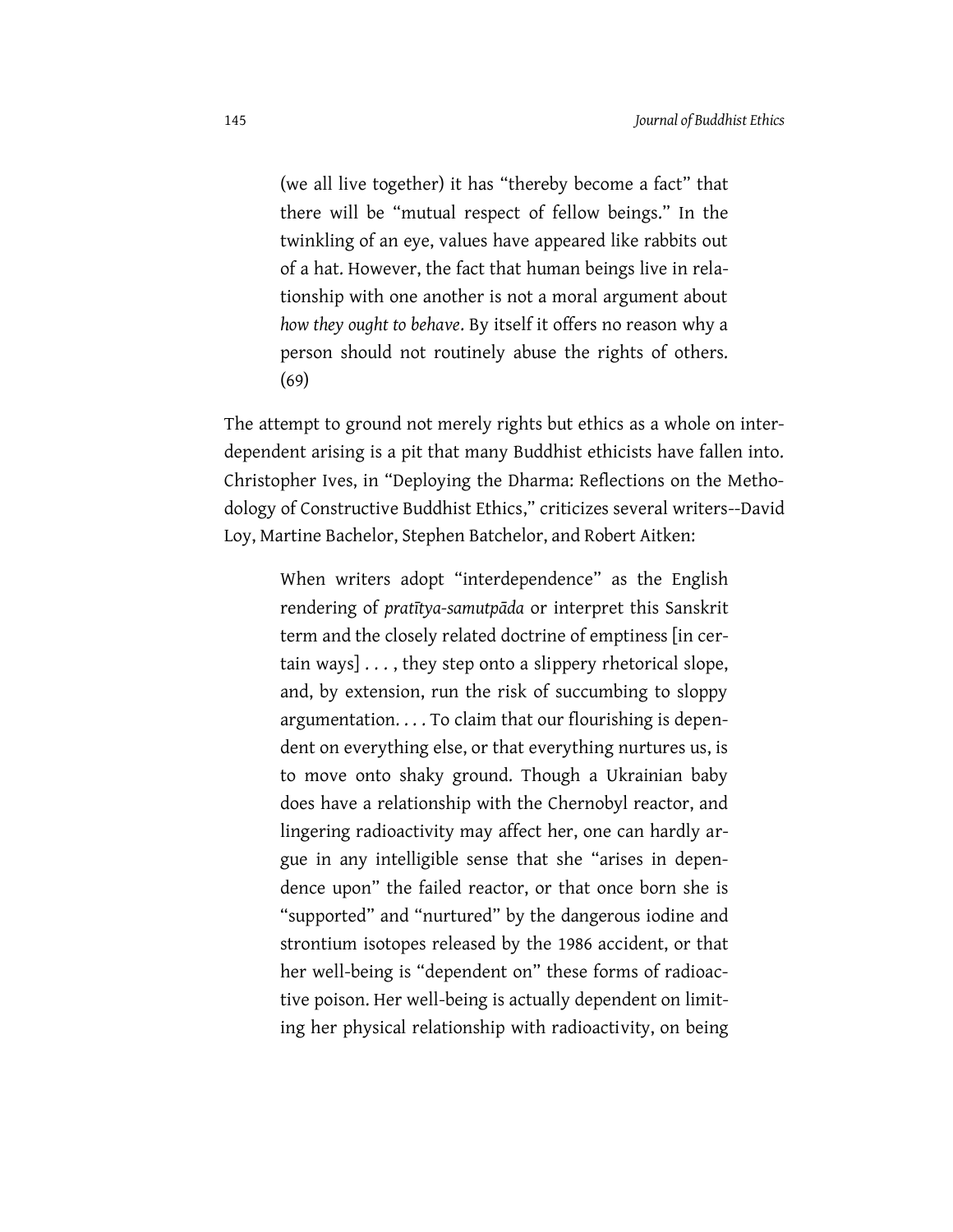independent of it. Hence the reactor gets encased in concrete. (24-25)

The fact that the Chernobyl reactor greatly shapes the existence of its victims does not take away the fact that Chernobyl is a hazard to them. In the same way, a child is no less interrelated with a violent and abusive father than it is with an affectionate mother, and citizens are no less interrelated with a vicious and genocidal tyrant than they are with a spiritual beacon like the Dalai Lama. A metaphysical notion like interdependent arising which dictates how things *are* cannot be the basis for ethics and how things *ought to be*.

### *Two possible doctrinal foundations*

If human rights cannot be grounded within a Buddhist framework on a notion of human dignity or on the concept of inter-dependent arising, then where can they be founded? In my research, there appear to be two promising grounds, each with their own limitations, and each needing to be reconciled with each other.

The first is that of Keown, who suggests that the four noble truths, which are considered basic and foundational in every school of Buddhism, can be seen as the ground of human rights, and perhaps ethics as a whole:

What I will suggest in general is that the source of human dignity should be sought not in the analysis of the human condition provided by the first and second noble truths but in the evaluation of human good provided by the third and fourth. Human rights cannot be derived from any factual non-evaluative analysis of human nature, whether in terms of its psycho-physical constitution (the five "aggregates" which lack a self), its biological nature (needs, urges, drives), or the deep structure of interdependency.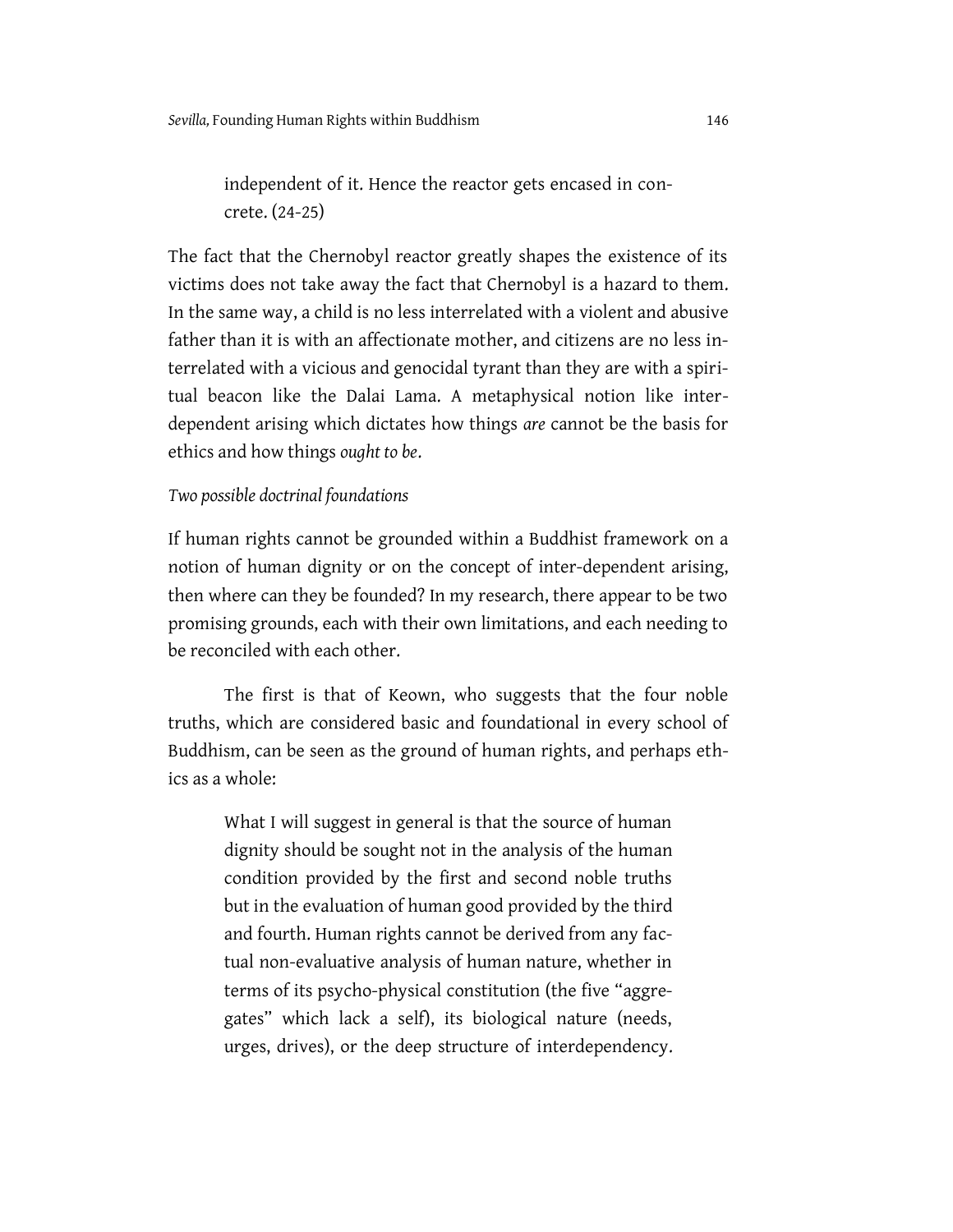Instead, the most promising approach will be one which locates human rights and dignity within a comprehensive account of human goodness, and which sees basic rights and freedoms as integrally related to human flourishing and self-realization. (70)

In the Four Noble Truths (see SN 56.11), the noble truth of suffering and the noble truth of the origin of suffering speak of the present condition of the human being, namely that we are mired in suffering and that our suffering arises from our attachment in a world filled with mutable and ungraspable things. These truths are essential but not sufficient to command any ethical movement. It is the third and fourth noble truths, the noble truth of the cessation of suffering and the way leading to the cessation of suffering, that paint a picture of how human life *ought* to be and point out the way that takes us from where we are to where we ought to be. It is within the latter two truths—those concerning human emancipation and our capacity to walk the path of emancipation—that Keown situates the dignity of the human person and the value of rights.

What role then do human rights play within our soteriological path? According to Keown, the aim of the rights and freedoms (such as those in the Declaration of Universal Human Rights) is to lay the minimum groundwork for human beings to live fulfilled lives wherein they are able to pursue their spiritual ends (71). For instance, Keown points out that if deprived of the freedom of religion, a person would have immense difficulty in getting the aid of a community for guidance toward his or her emancipation. Furthermore, if a person were deprived of the right of life, his or her continued walking along the path would be abruptly brought to a halt. In other words, having rights can protect and benefit one's spiritual life.

But is it so simple a matter as saying that all recognized human rights aid human beings in their respective spiritual paths? Perhaps this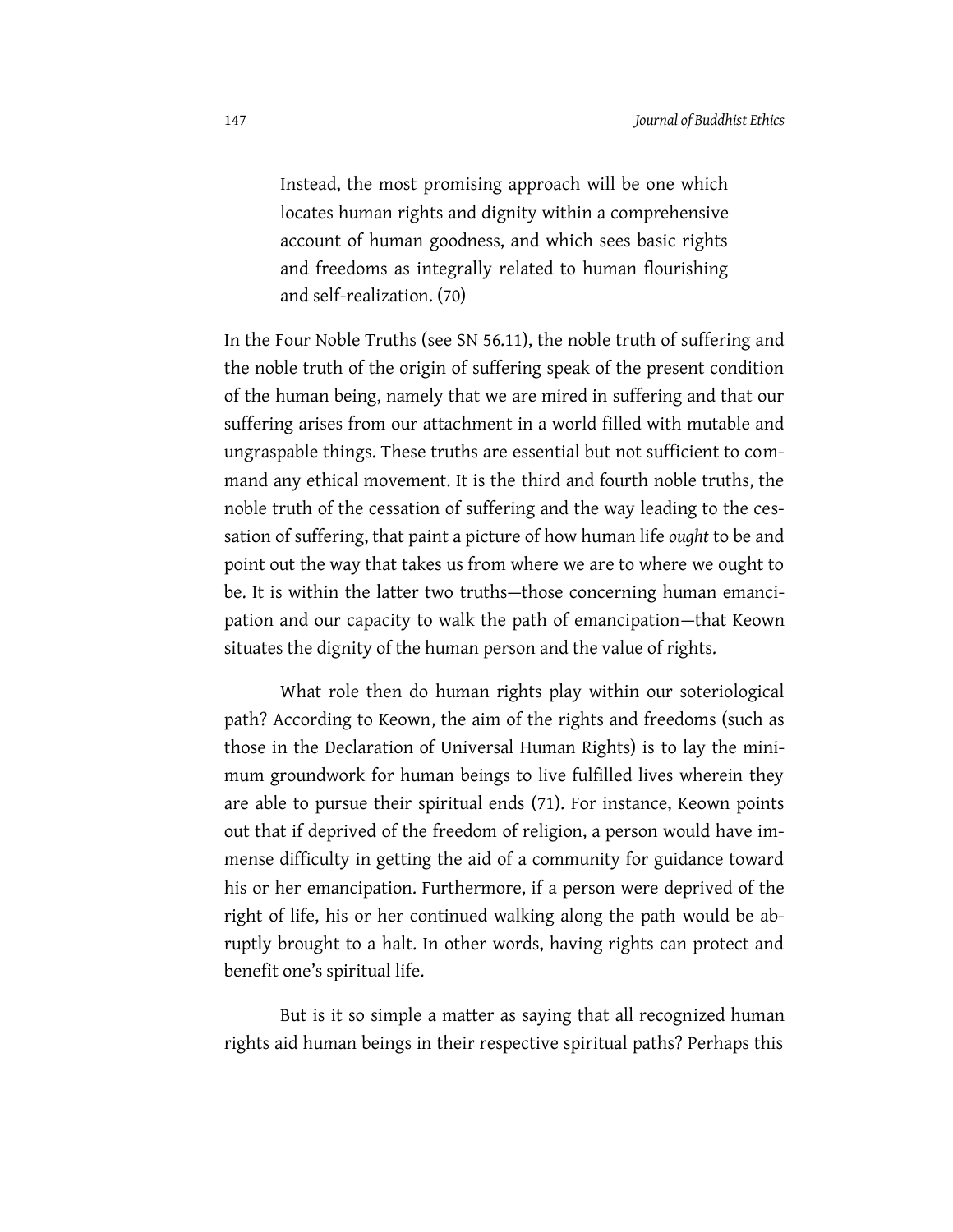assertion can be bolstered and deepened by the argument of Ives. It is important to note that Ives advocates a grounding for social ethics as a whole similar to that of Keown:

I would argue that more than the metaphysical, epistemological, or preceptive dimensions, the soteriological dimension can provide the needed criterion as well as a framework for rigorous Buddhist social and environmental ethics. On the heuristic assumption that suffering is the core and proper focus of Buddhism, we can fruitfully employ the Four Noble Truths and give them a social reading by (1) delineating the exact contours of suffering in its various forms; (2) engaging in rigorous analysis of the various causes of suffering and of how different forms of suffering cause or affect each other; (3) articulating the cessation of suffering in terms of the optimal conditions in which certain problems and the accompanying suffering are reduced if not eliminated; and (4) formulating and pursuing praxis aimed at helping those who suffer by working to eradicate the causes of suffering and securing that optimal state of affairs. (33-34)

Ives advocates a reflective yet engaged approach to the suffering that we face both individually and socially, to how it is caused, to what it might mean for it to be alleviated, and to the concrete tasks through which this can be accomplished. Ives offers an important clarification to Keown by saying that one cannot be naïve about rights as automatically providing the minimum for human soteriological life. Rights are only valid if they are *effective* responses to *actual* human suffering. For instance, many rights are presently contested—gay and lesbian rights for same sex marriage, women's rights to abort their fetuses, and so on. Given this fact, one must ask: How does the presence or absence of these rights actually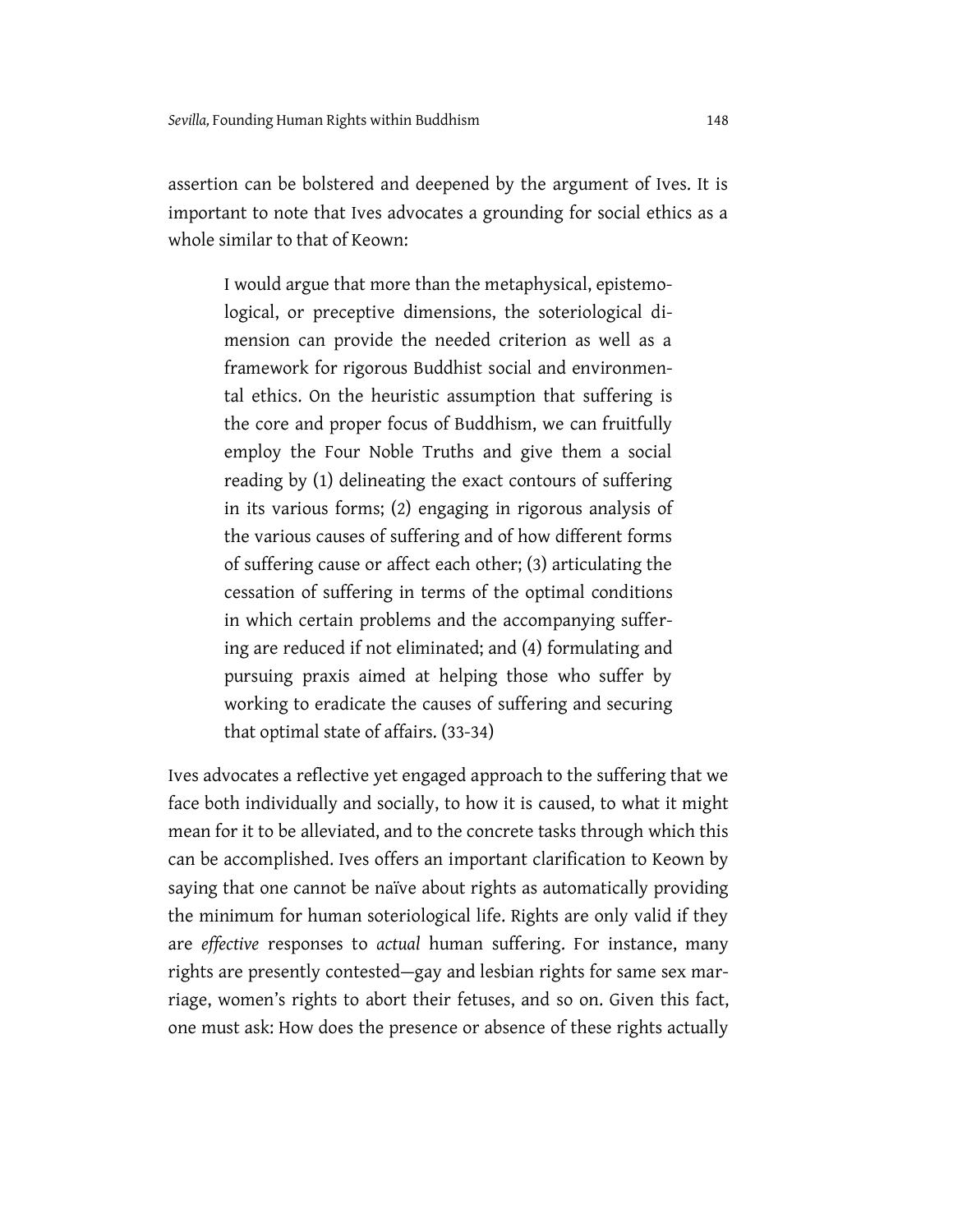address the suffering of the people involved? How does the presence or absence of these rights affect the suffering of their surrounding community and the world community as a whole?

So far we have seen through Keown that rights can be seen within Buddhism as a minimum groundwork for the possibility of fulfilling the movement of the soteriological path shown by the Four Noble Truths. But we have also seen through Ives that as rights must adequately respond to individual and collective suffering and its sources, the evaluation and upholding of rights is a complex task that requires constant and critical evaluation.

Let us try to look deeper into the role of rights in the soteriological path. A question emerges when Keown tries to legitimize rights within Buddhism by connecting it with the precepts. Keown writes, "If religions have a legitimate stake in human rights, we might expect to find many of the rights and liberties spelled out in human rights charters present in either an express or implied form in their moral teachings" (72). Keown uses the five precepts as an example. The five precepts are expressed as undertakings or duties (to abstain from killing, to abstain from stealing...) and Keown claims that every duty has a correlative in rights. Therefore, the precept "to abstain from killing" is a duty which has a correlative right, the right to life. The correlative right is the duty seen from the point of view of the person to whom this duty is due.

While I have no doubts that having one's right to life safeguarded may greatly improve one's capacity to find fulfillment in life, I wonder if the precepts were originally intended merely to be of soteriological value to the person to whom the duty is owed, or if they were originally intended primarily to aid the very person who bears the duty. In the case of the duty against killing and the right to life, perhaps the person who is prevented from killing is the one who is primarily aided upon the path by this very duty, instead of merely the person who is spared.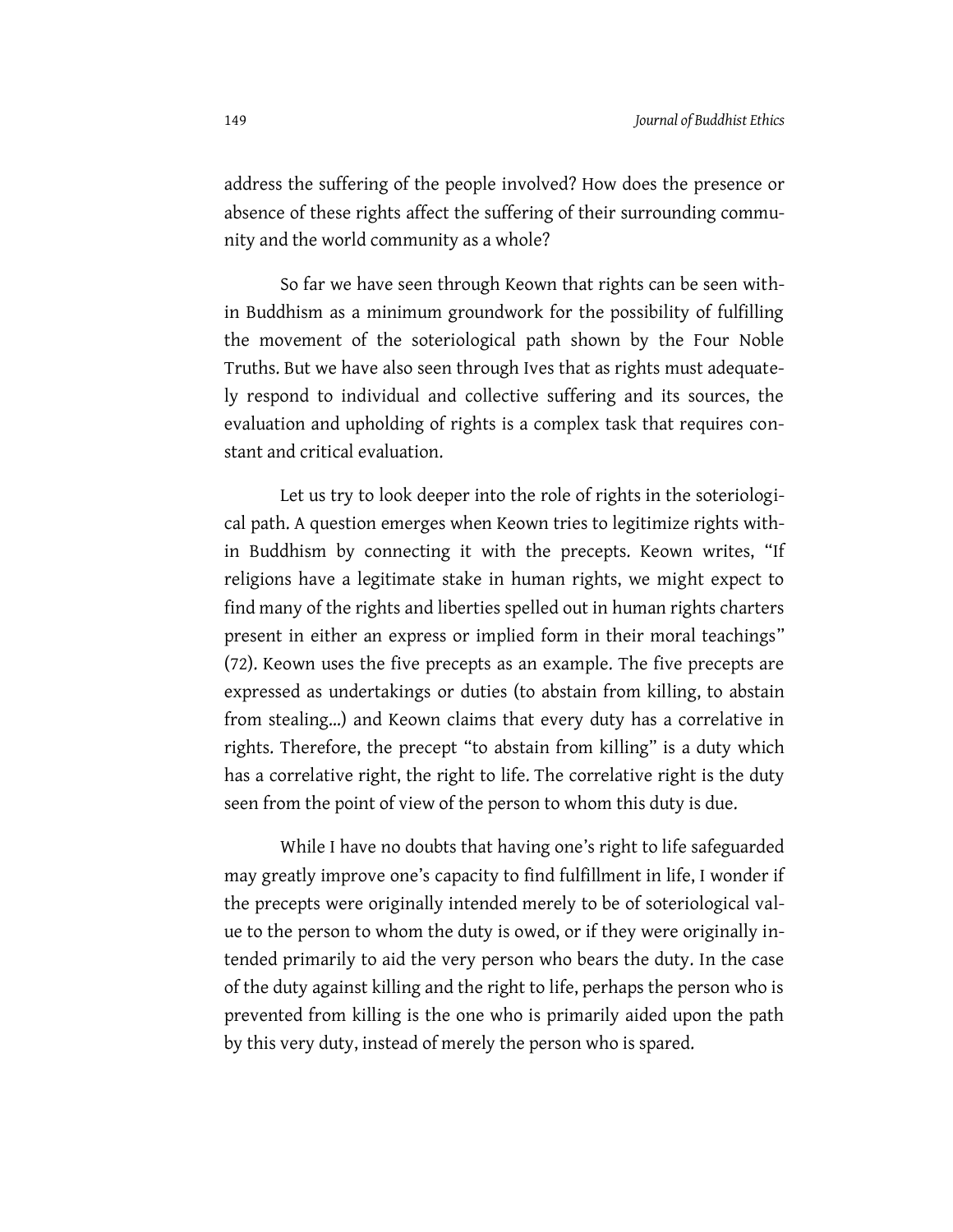Considering this, how else might one relate the precepts (which Keown uses as a justification for rights) and the Four Noble Truths (which Keown uses as the ground for rights)? If we turn to the writings of Buddhist teacher S. N. Goenka, we see that he situates the precepts as the minimum requirements for right conduct, which is one of the eight elements of the Noble Eightfold Path, which in turn is enshrined within the fourth noble truth, the way to the cessation of suffering (99-100). For Goenka, impure acts such as killing, stealing, sexual misconduct, and so on, are problematic not merely because they harm other people but because they express, reinforce, and propagate the very lust, hatred, and delusion that keep us within the cycle of suffering (98). He writes, "*Shila*  [moral conduct], then, is necessary not only for the good of society but for the good of each of its members, and not only for the worldly good of a person but also for his progress on the path of Dharma" (98).

What we see here is that for one's spiritual path it is essential not only to *have* rights, but to *respect* another's rights. For instance, by respecting the right to life of a person with whom I am in enmity, I restrain myself from the act of murder that would reinforce and propagate my own hatred and self-attachment. Furthermore, by respecting the right to personal property of another person, I restrain myself from the impure act of stealing that would reinforce my own materialism and covetousness. Rights can be seen as institutional means for upholding certain general forms of right conduct.

As such, from an institutional viewpoint that values the total welfare of each human being, it is necessary to properly evaluate, promulgate, and uphold rights. However, the question remains: while having and respecting rights is good for my own sake, why must I respect another's rights for his or her sake? From an individual point of view, why ought I be concerned with the spiritual fate of my fellow human being?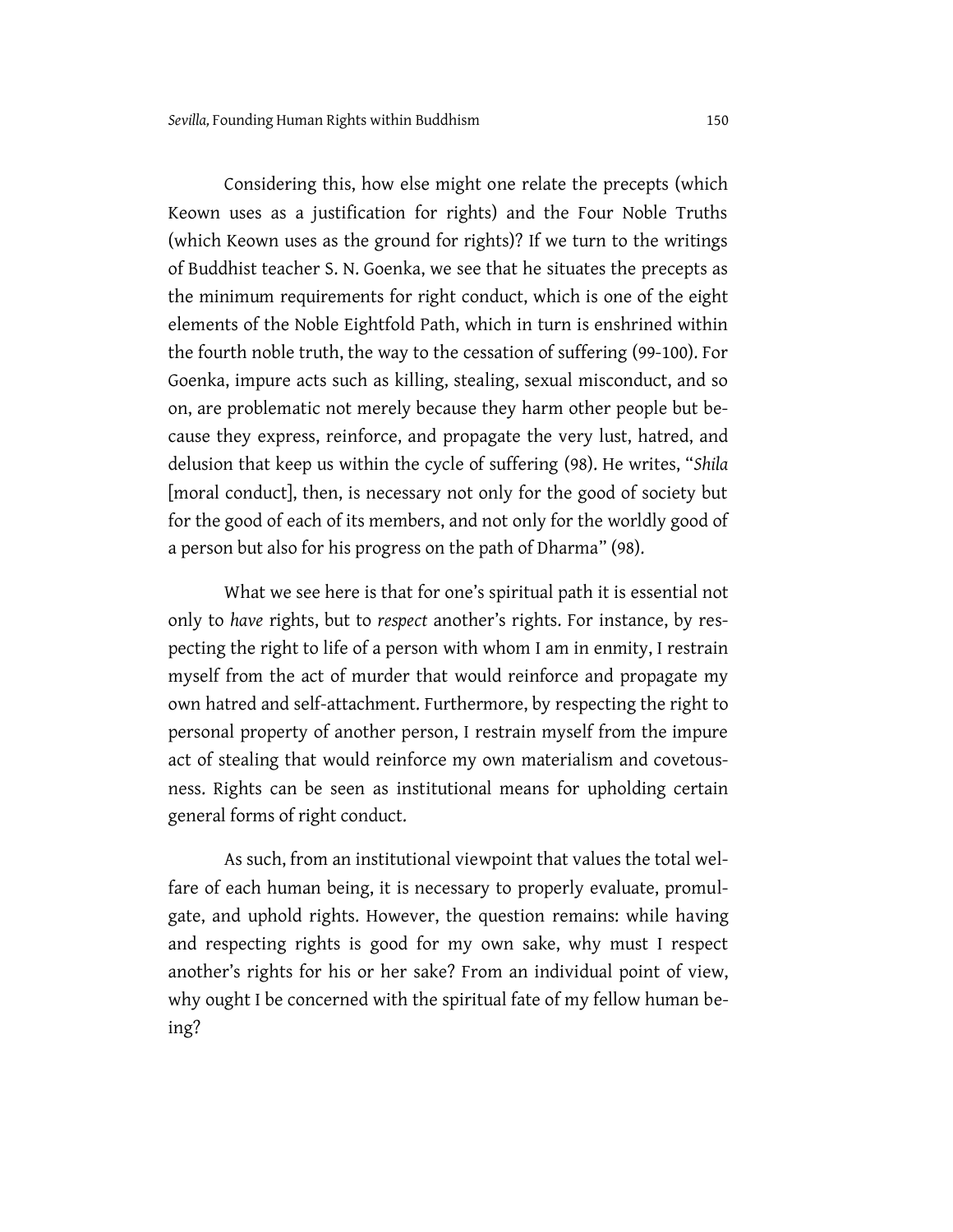The answer is that aside from the Four Noble Truths, there is another possible foundation for the notion of human rights: compassion. According to Jay Garfield, I ought to be concerned with the spiritual fate of my fellow human being precisely because of compassion. For Garfield, compassion is fundamental to Buddhist practice, and human rights exist as institutional manifestations of compassion in a globalized age. He writes, "To extend it [compassion] far enough to ensure necessary social goods, we need a mechanism, a human convention. Conferring rights is simply the best mechanism we have devised to this end" (200). Rights allow us to extend compassion beyond our friends and loved ones, beyond our own communities, to the realm of all persons in whose plight we can find sympathy and in whose struggle we can partake. Garfield continues:

But having extended the sentiment of compassion, we must then ask how to turn that sentiment into tangible goods for those to whom it is directed, as well as how to ensure that those goods are available even when imagination and instinctive human goodness fail, as they all too often do. And that is where rights come in. By extending either a basic set of general human rights to our fellow persons, or more particular rights of citizenship to those who share our vision of civic life and who participate with us in its institutions, we grant enforceable claims to the goods of life and against oppression. These provide the tools with which each individual can protect him or herself and achieve his or her own flourishing. These tools will be available even when our compassion or those of others fails and can even be used as rhetorical vehicles to reawaken that compassion. (201)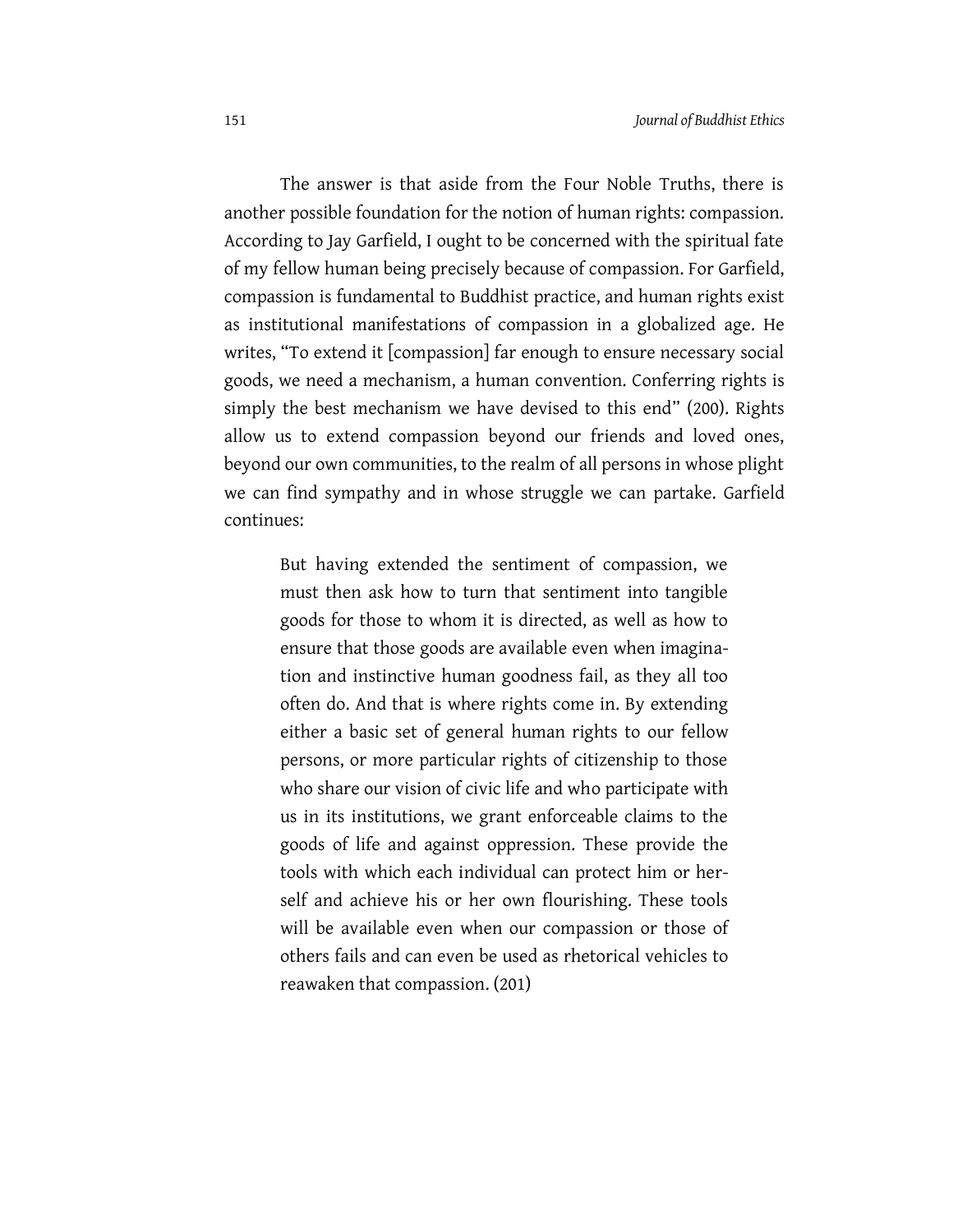Rights serve to articulate, systematize and concretize human compassion into institutional acts of goodness. Therefore, we have two separate foundations for the notion of human rights within Buddhism. First, having and respecting rights is important for one's own spiritual welfare. Second, rights are a means for extending one's compassion to others.

It is not merely human rights that have this dual foundation, but the entirety of Buddhist practice as well. In *The Nature of Buddhist Ethics*, Keown deeply explores a parallel problem by examining the relationship between wisdom and compassionate ethical practice. Throughout the book, he argues that compassion and ethics are not subordinate to wisdom but are distinct from it; wisdom and compassionate ethics *together* form the two pillars of the Buddhist *summum bonum*, *nirvāṇa*. In other words, both self-liberating practice and other-liberating practice are indispensable to Buddhist life.

Given the dual foundation of both human rights within Buddhism and Buddhist practice as a whole, one might ask: What relationship might there be between the two foundations, self-liberation and compassion? Is there a concept that can fuse these two foundations together and form a contiguous foundation for human rights?

### Buddha-Nature, Practice, and Compassion

I argue that the unity of self-liberation and the liberation of others is encapsulated within the Buddhist notion of Buddha-nature (Skt. *buddhatā*, J. *busshō*, 仏性), and a further analysis of the notion of Buddha-nature especially within the teachings of Zen Master Dōgen (道元禅師 *Dōgen Zenji*, 1200-1253) can be helpful in seeing what might be said about ethics, particularly social ethics manifested as institutional human rights. Let us begin with a brief exploration of the general Mahāyāna Buddhist understanding of Buddha-nature with the aid of Abe Masao, an important Zen philosopher of religion.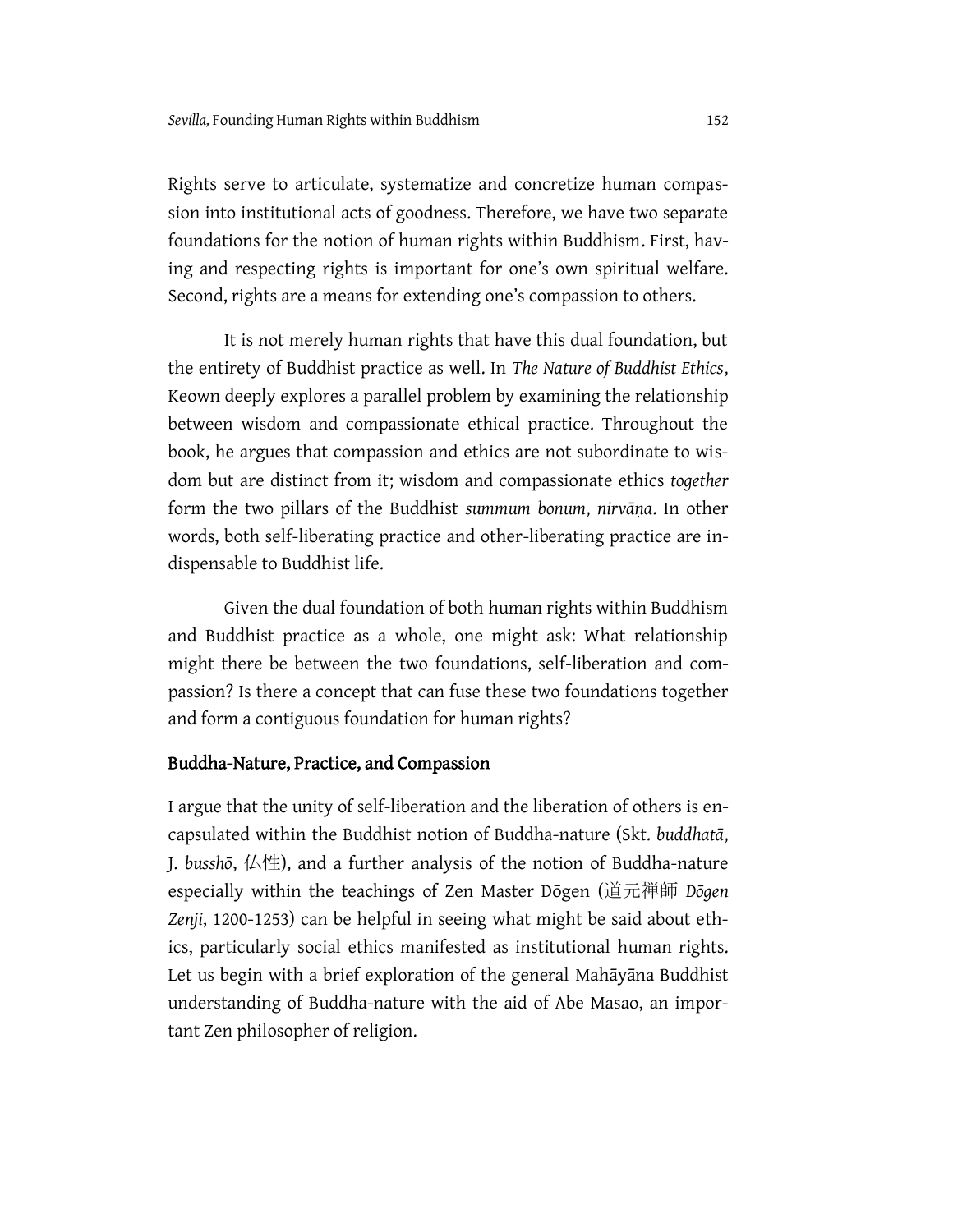The Busshō fascicle of Dōgen's Shōbōgenzō begins with the following line:

Shakyamuni Buddha said, "All sentient beings without exception have the Buddha-nature. Tathagata abides forever without change." (Dōgen Busshō 60)

According to Abe (Dōgen 35) this quotation from the  $27<sup>th</sup>$  chapter of the *Nirvāṇa Sūtra* expresses the fundamental standpoint of Mahāyāna Buddhism. Looking at the first sentence, we read: "All sentient beings without exception have the Buddha-nature." Sentient beings (Skt. *sattva*, J. *shujō*, 衆生) are all the living beings that transmigrate through the cycle of *samsāra* (36)*.* Existentially, sentient beings are all those who are thrust amidst the vicissitudes of life, who suffer as they try to find a handhold amidst the uncontrollable, self-less impermanence of reality. Buddhanature refers to our Buddhahood, a nature or capacity bestowed upon beings that allows them to awaken, be enlightened, and thus become Buddhas (36). In other words, Buddha-nature is our capacity to free ourselves from the suffering that torments us, to find peace beyond chasing after impermanent realities.

Considering the notion of Buddha-nature together with the Four Noble Truths, one might communicate the ethical imperative of Buddhism as such: We ought to free ourselves from attachment, and in so doing realize our Buddha-nature and free ourselves from the anguish of our existence. But what then is the importance of saying that every single being possesses Buddha-nature?

Our capacity for emancipation from the suffering of samsara is something that all sentient beings have in common (Abe Dōgen 36). Despite the fact that each person struggles uniquely, beset with particular tragedies and bound by a particular history, the notion of Buddha-nature points to a single capacity, a single key, that allows us to be free from the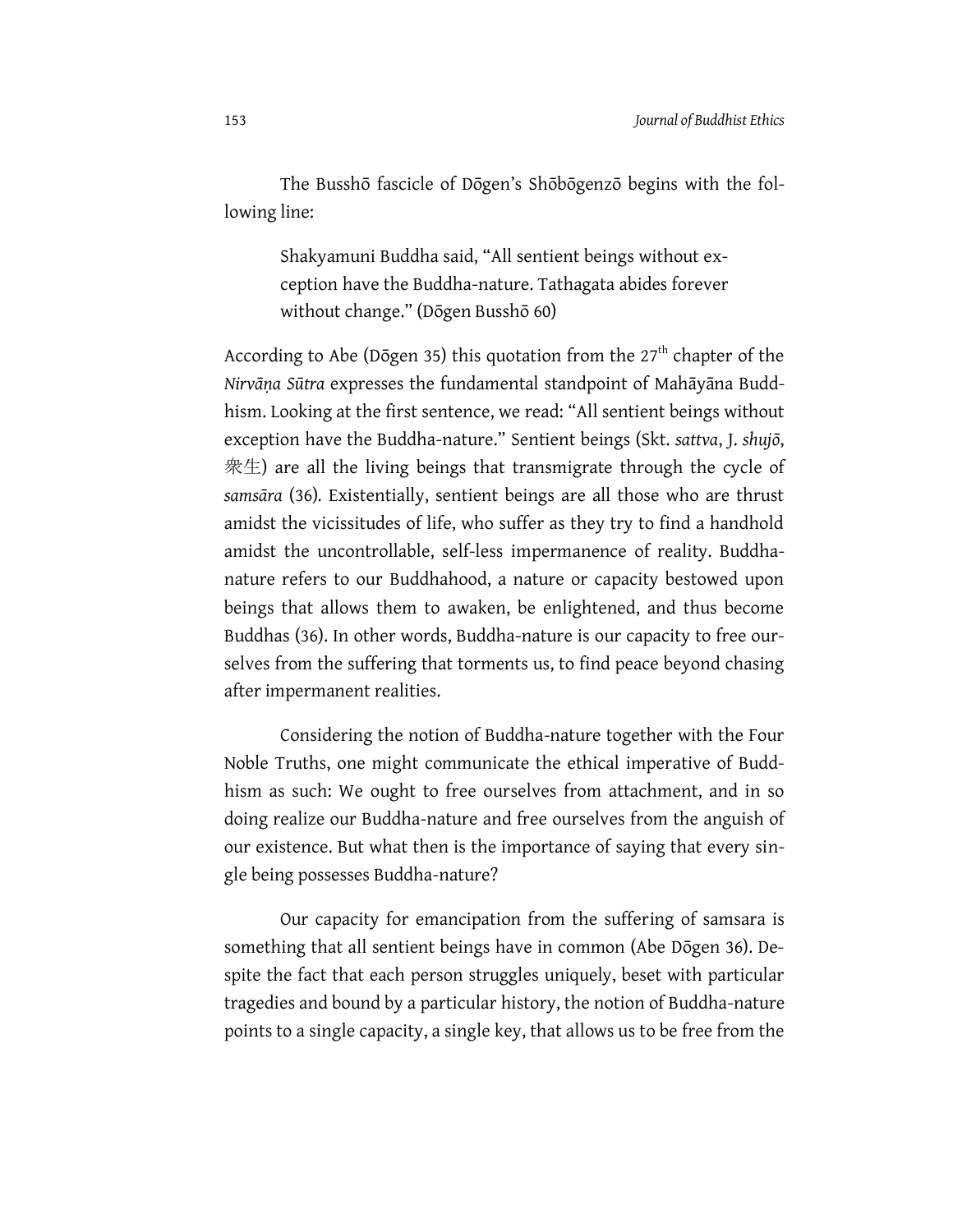torments that beset us. This single key to emancipation, Buddha-nature, hence points to a common struggle that all sentient beings experience in their own way. Abe refers to this struggle as the dimension of generation-extinction (Skt. *utpādanirodha*, J. *shōmetsusē*, 生滅性) (36).

Therefore, it is clear that the doctrine of Buddha-nature traditionally carries a sense of solidarity. One way of grounding the notion of "great wisdom is great compassion" is this: As I struggle with my own deepest torments, not merely the torments particularized by my own desires and frustrations but the torment that lies at the root of my own existence, I cannot help but find that the more deeply I go into this intensely personal experience of anguish, the more universal it becomes. More and more I see that my innermost struggle is one that I share with other people. And because it is so, the suffering of others can awaken my awareness of my own suffering, just as my own suffering can heighten my awareness of the suffering of others.

And also, I find that with each victory I have over the darkness within me, as I root out the ground of my self-torment and I release myself from this inauthenticity, the more I am capable of finding resolution for the suffering of my fellow human beings. Each triumph over my own delusion allows me to be the light that guides my fellow humans in their dispelling of their own darkness. These realizations may serve to shed light on what Abe means when he says, "The Buddhist position indicates that if one attains enlightenment by freeing oneself from generationextinction, all sentient beings simultaneously and in like manner are enlightened by being liberated from generation-extinction" (Abe Dōgen 40). As one gains an insight into one's own original nature and frees oneself from delusion, one gains an insight into the original nature and struggle of all other sentient beings as well, and hence becomes a beacon manifesting the emancipation of all.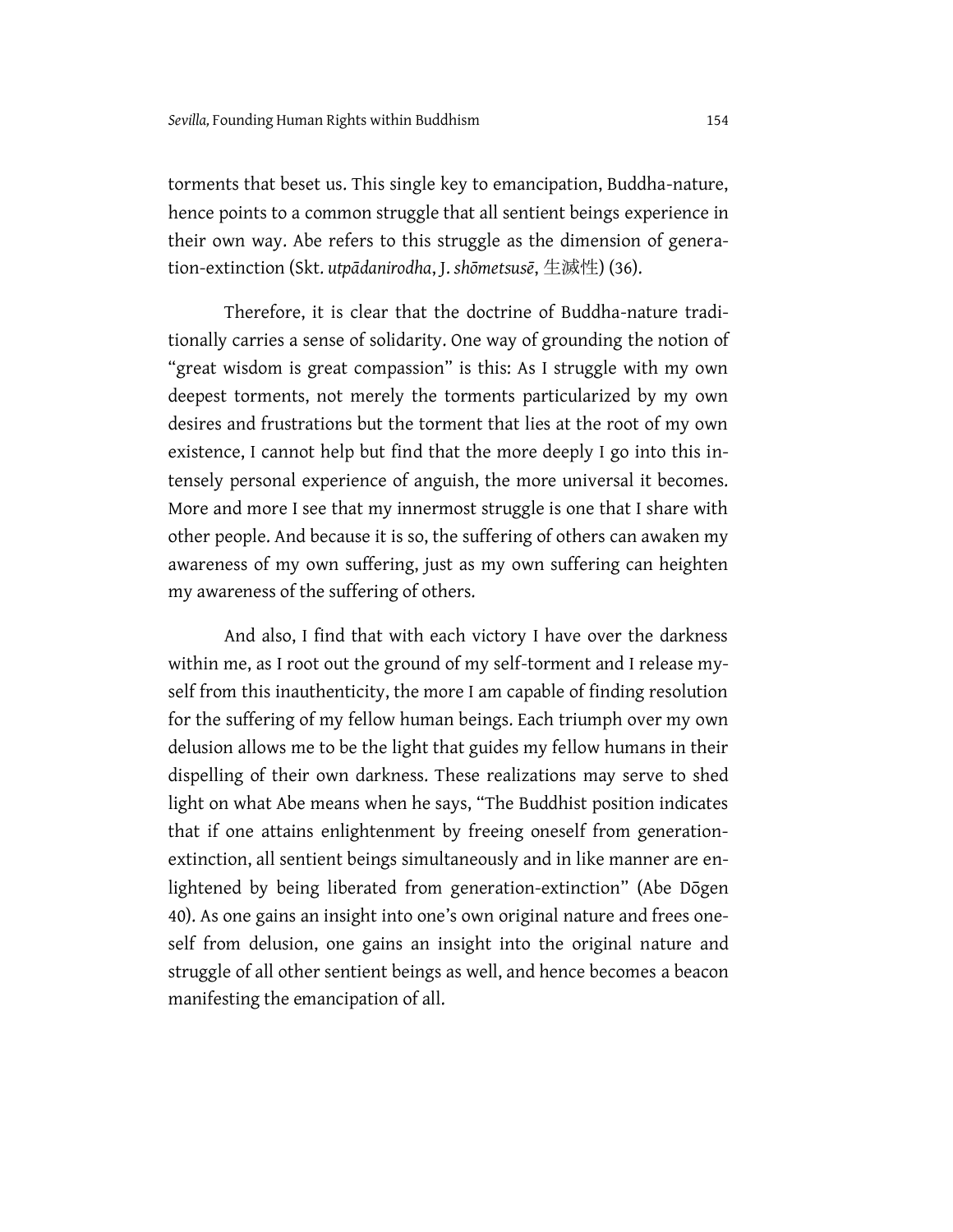Hence, to say that each sentient being has the Buddha-nature brings an inescapable sense of solidarity to the ethical task of Mahāyāna Buddhism. "One ought to realize one's Buddha-nature" becomes "We ought to realize our own Buddha-nature, a nature we share with each and every sentient being as we suffer the impermanence of reality in our own ways." Just as our clarification of our suffering is contingent on our awareness of the suffering of others, and learning to release ourselves from suffering is learned from and with others, the ethical demand to realize Buddha-nature is something we do with and for the community of sentient beings as a whole.

In the core Mahāyāna idea of Buddha-nature, we find a concept that brings together both practice for one's own enlightenment and compassionate striving for the enlightenment of others. As the capacity for attaining Buddhahood, Buddha-nature bridges the first two noble truths (the noble truth of suffering and the noble truth of the origin of suffering) which detail the existential condition of human beings, to the second pair of noble truths (the noble truth of the cessation of suffering and the noble truth of the way to cessation) which detail the ethical imperative to emancipation. Therefore, Buddha-nature encapsulates one's own spiritual practice as a whole. But also, Buddha-nature is not something one possesses alone; instead, it is something that is possessed by all sentient beings. This means that aside from speaking of one's own spiritual practice, the notion of Buddha-nature speaks of one's solidarity with others on the way to emancipation.

Previously, it was shown that for Keown, inter-dependent arising cannot be seen as a ground for ethics. However, we see here that it is possible to have inter-dependent arising play a key role in ethics, provided that interrelation is seen not on the level of ontology but on the level of soteriology. We are interrelated not merely in what we are, but in our struggle to become what we ought to be, that is enlightened and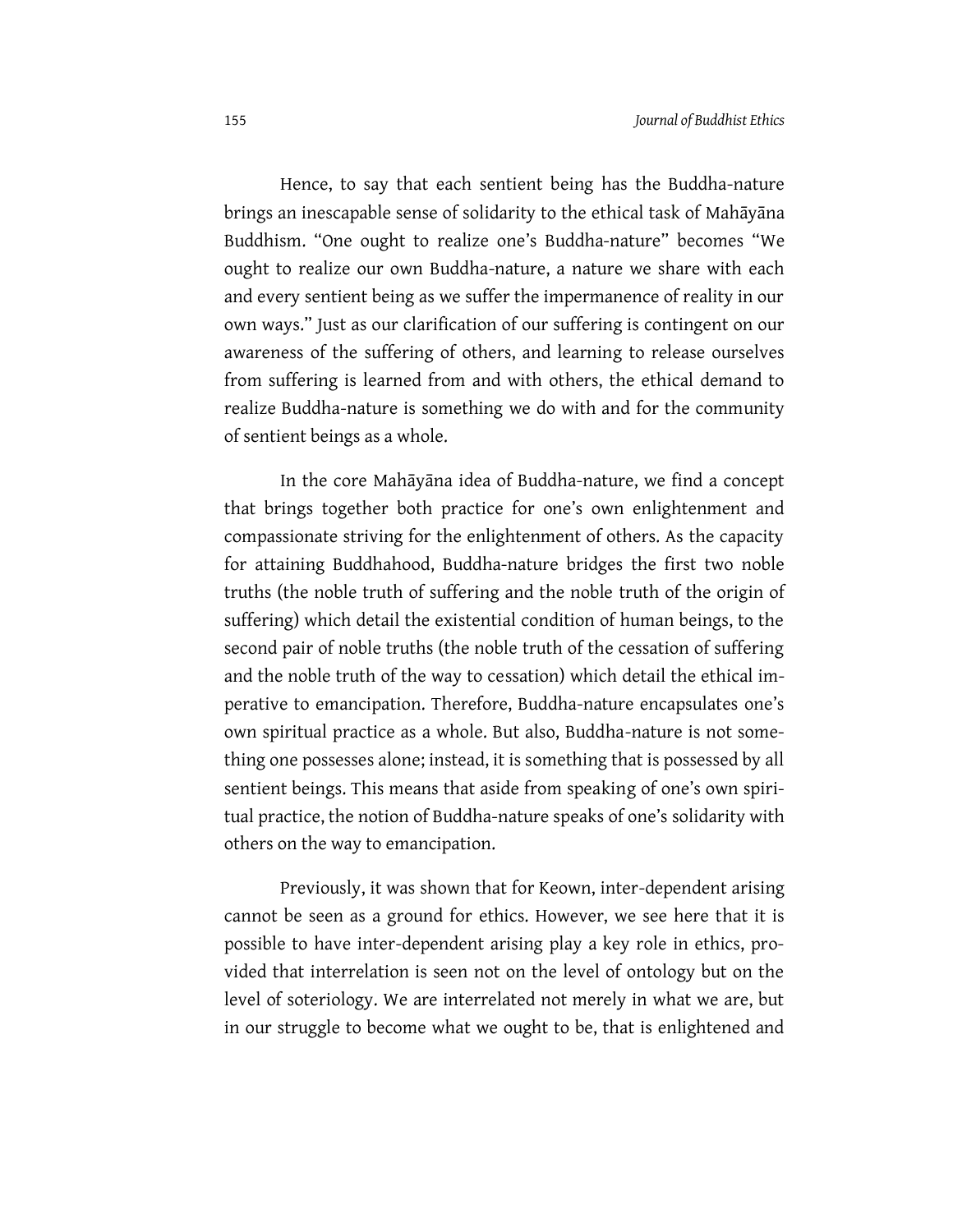free—it is the latter notion wherein inter-dependent arising can have a socio-ethical value. In a sense this "soteriological interrelation" weaves the very point Keown himself makes with the conceptual framework of inter-dependent arising that he criticizes.

For instance, a tyrant is always ontologically interrelated with the very political prisoner he keeps in forced silence. They both reciprocally define each other, and shape what each strives for and avoids. But the ethical demand comes not from the ontological interrelation but from the soteriological interrelation: Perhaps the prisoner is struggling for freedom or for the rights and liberties of his people. But is the tyrant able to recognize that his false security stands only so long as he covers over the reality of the suffering he propagates, that what the prisoner strives for is something that he should value as well? This is interdependence seen on the level of our struggle for emancipation, the very demand contained within the solidarity of beings striving to realize their Buddha-nature.

In the previous section, we have seen the role that Buddhanature plays in unifying both self-liberation and compassion toward others. As such, I argue that Buddha-nature is a fitting ground of the foundation of human rights within Mahāyāna Buddhism. This is an idea that Keown himself alludes to in his search for a foundation of rights, where he affirmatively quotes L. P. N. Perera as saying "Buddhahood itself is within the reach of all human beings . . . and if all could attain Buddhahood what greater equality in dignity and rights can there be?" (70). The capacity to attain Buddhahood, that is, Buddha-nature, is seen here as a ground for dignity and rights.

Because we possess Buddha-nature, we have the capacity and demand to realize it as well. In so doing, human rights are necessary, as Keown asserts, in order to secure the basic milieu for pursuing one's spiritual well-being. Also, respecting the human rights of others is neces-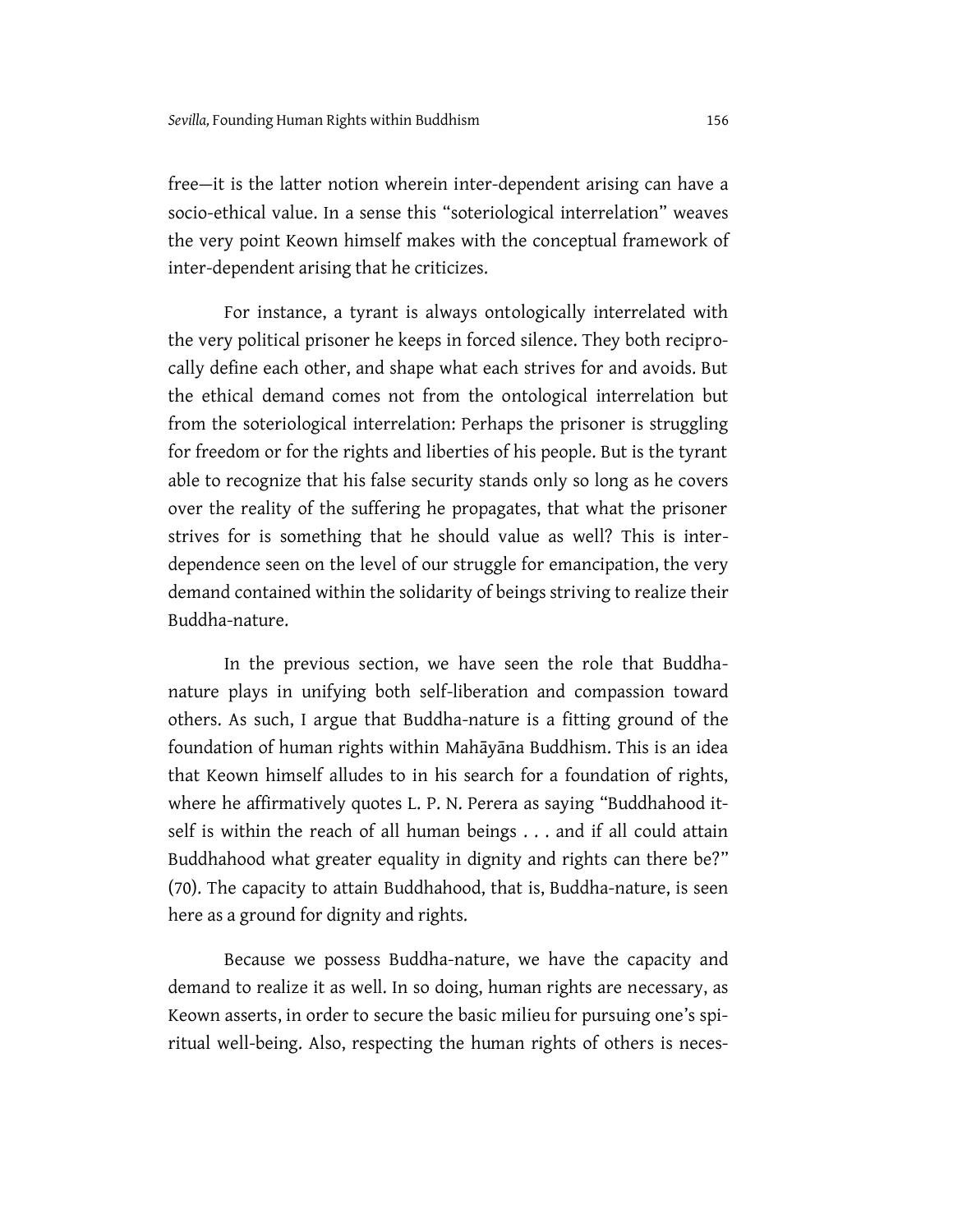sary, for many times my transgression upon the rights of others is a manifestation and perpetuation of my own attachment that keeps me from realizing my own Buddha-nature. But at the same time, Buddha-nature is something I share with others, and part of my realizing my own Buddhanature is taking part in how others realize their Buddha-nature, which, as Garfield argues, demands that I respect their rights as well as help them recognize my rights and the rights of others as well.

However, schools have different notions of Buddha-nature. In the following section, I wish to describe in detail Dōgen's view of Buddhanature in order to give a more rigorous treatment of the notion of Buddha-nature than I did previously. Also, because the idea of Buddha-nature alone is insufficient to create a framework for social ethics, much less a clear structure for responding to contemporary human rights, I wish to tentatively explore how Dōgen's approach to Buddha-nature might shape a view of social ethics that is founded on the drive to realize Buddha-nature and how it might affect the discourse on human rights.

#### Dōgen and the Realization of Buddha-Nature

Zen Master Dōgen is a giant in Japanese intellectual history. Despite this, literature specifically relating Dōgen's thought to ethics is scant and the link between Dōgen's ethics and the rest of his soteriological path is in need of further clarification.

Reviewing the English literature on ethical themes in Dōgen, we find that most writers such as Douglas Fox, Hee-Jin Kim, and Douglas Mikkelson draw on the "*Shoakumakusa*" fascicle of the *Shōbōgenzō* to show that Dōgen is a creative ethicist who values morality without subordinating experience or expression to moral valuation*.* Daniel Zelinski draws on the "*Bodaisatta shishōhō*" fascicle to show how the four Bodhisattva virtues Dōgen lists—giving, loving words, beneficial action, and identification with other beings—demonstrate a compassionate ethics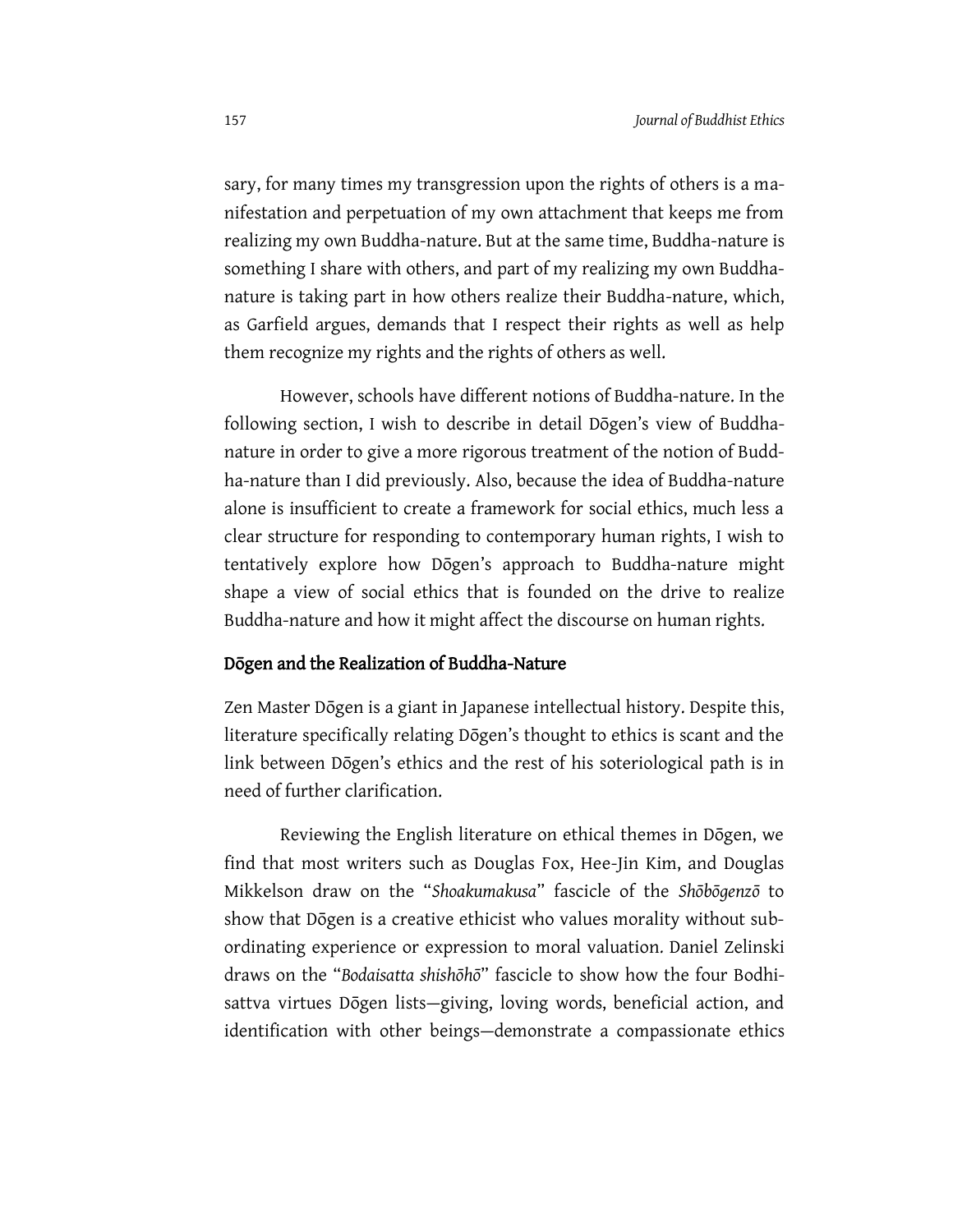within Dōgen's Zen Buddhism. Recently, in 2005 and 2006, Douglas Mikkelson drew from various fascicles of the *Shōbōgenzō* and the *Shōbōgenzō*  Zuimonki in order to articulate the moral virtues present within Dōgen's direct teachings to his disciples.

In light of the discussion on the foundation of human rights in the previous sections and Dōgen's place in the world of Zen Buddhism, the following discussion of Dogen's own insight into the notion of Buddha-nature shall serve a twofold purpose. First, while it was shown above that the general Mahāyāna notion of Buddha-nature can be seen as containing both the notion of self-liberation and compassion, my discussion was grounded merely on a general view presented by Abe and a short fragment of a Mahāyāna sūtra. The following discussion will serve to rigorously elaborate and expound on the notion as it is grounded within Dōgen's teaching and texts. Second, by exploring possibilities for social ethics within what is an initially religious notion, the following discussion will also suggest a possible direction within Dōgen scholarship by which the explicitly moral teachings and the private religious teachings of Dōgen might be connected.

Let us proceed with the notion of Buddha-nature. This idea forms a central part of the thought of Dōgen, playing a key role in his views on Buddhist soteriological practice, ontology, time, impermanence, and many others. Dōgen scholar Hee-Jin Kim notes:

While Dōgen used such traditional Buddhist terms as mind-only, Dharma-nature, thusness, and Buddha-nature synonymously throughout his works, he regarded Buddha-nature as particularly fitting and central—perhaps because the term retained more personal, affective, and existential connotations as compared to the impersonal, speculative, and transcendental connotations of the other terms. (165)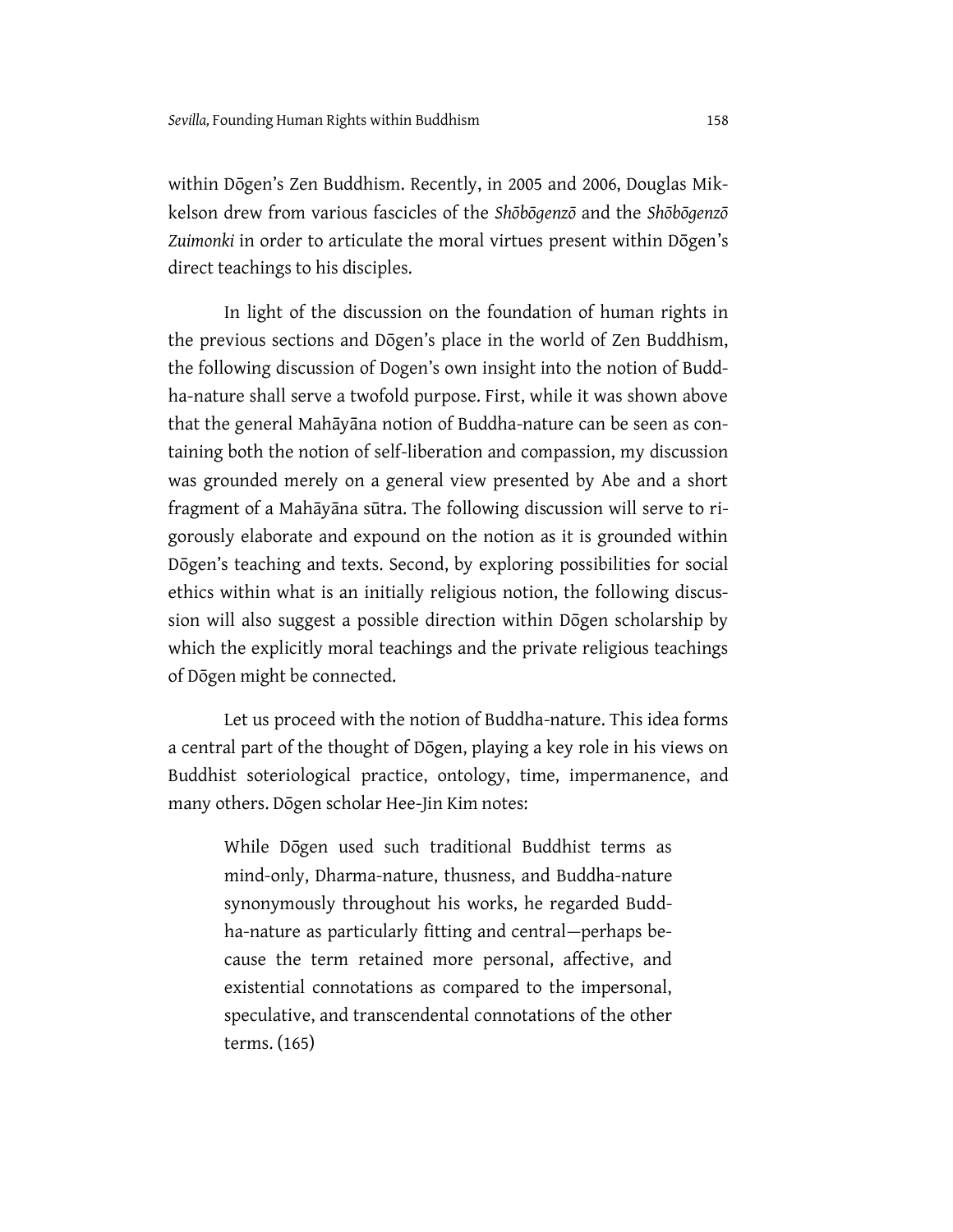As a fundamentally personal and existentially relevant concept, a seed of hope so to speak, Buddha-nature plays a crucial role in a soteriologically grounded ethics. In this section, I will discuss the notion of Buddhanature first by detailing what it means to realize Buddha-nature and tentatively exploring the meta-ethical implications of such on both social ethics and concrete ethical tools such as human rights. Then, I will explore in detail Dōgen's conception of Buddha-nature in the "Busshō" fascicle of the *Shōbōgenzō.* Finally, I will tentatively assess the general implications that Dōgen's specific approach to the notion of Buddhanature might have for social ethics and human rights.

### *The practice-realization of Buddha-nature*

What is the relationship of practice to the realization of Buddha-nature? Practice (J. 修行 *shugyō*) here refers to the all actions that we do as part of our struggle for liberation: meditating in *zazen*, reading sūtras, doing koan studies, observing the precepts, trying to aid other people on the path, even institutional forms of ethics from monastic codes to the Universal Declaration of Human Rights. Practice is often seen as a means toward a particular end, which in Buddhism is enlightenment or *nirvāṇa*. But does that mean that practice is only important in so far as it leads to Buddhahood? Existentially put, does that mean that practice arises from a dissatisfaction with and non-acceptance of one's present reality in striving toward Buddhahood in the future? Conversely, the Zen Buddhist exhortation to fully accept reality and one's present circumstance can result in the opposite viewpoint: If I am to accept myself fully and see Buddhahood within my own reality, does that mean that there is no need for striving and spiritual practice?

Referring to Abe Masao's essay entitled "The Oneness of Practice and Attainment: Implications for the Relation between Means and Ends," we find that, hagiographically speaking, this is the very paradox that be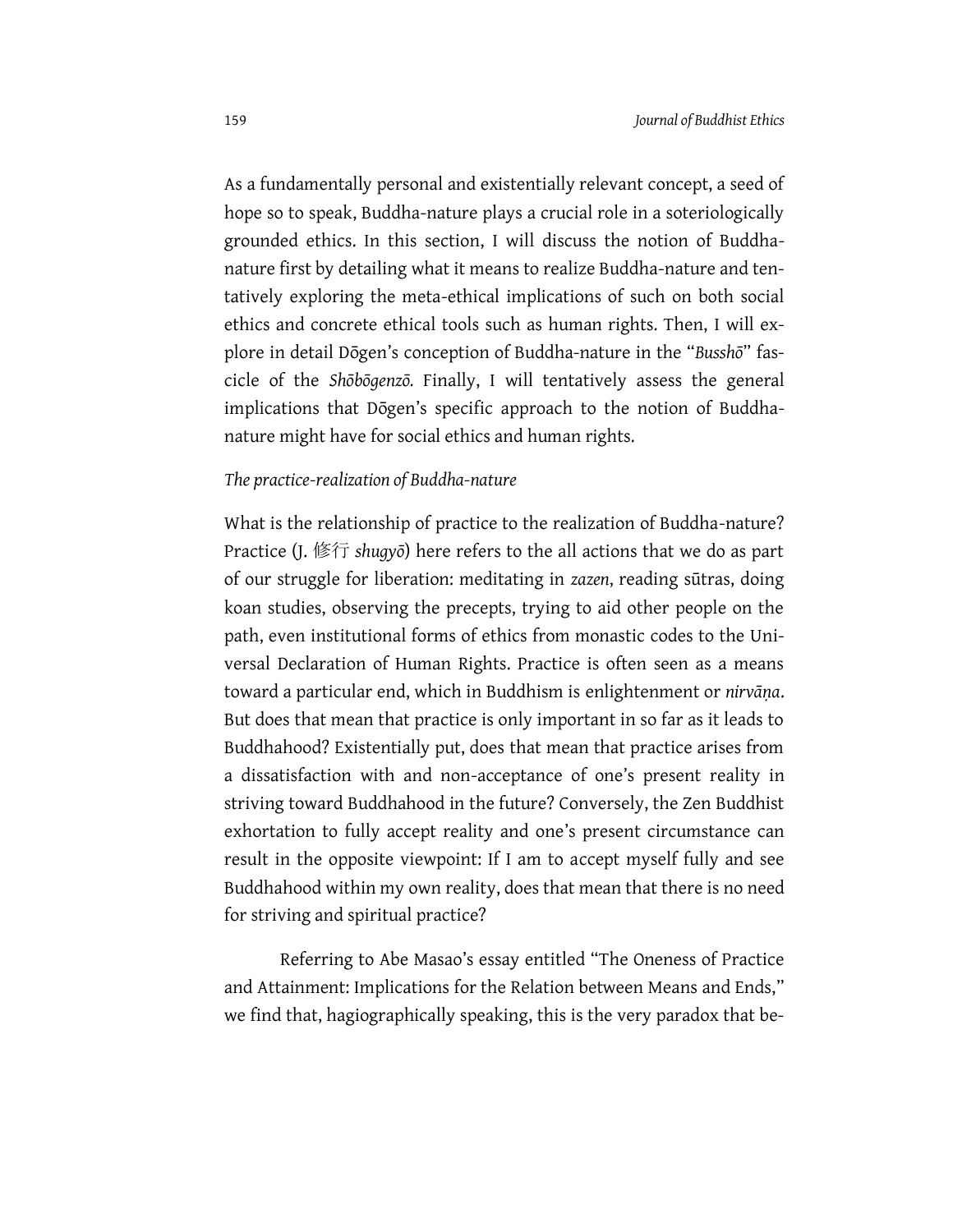set the young Dōgen and drove him deep into his own spiritual journey. Abe quotes Dōgen, writing:

Both exoteric and esoteric Buddhism teach the primal Buddha-nature [or Dharma-nature] and the original selfawakening of all sentient beings. If this is the case, why have the Buddhas of all ages had to awaken the longing for and seek enlightenment by engaging in ascetic practice? (19)

If beings originally possess Buddha-nature, then why is practice necessary? Conversely, if practice is necessary, than can we even say that beings possess Buddha-nature at all? The dilemma therefore is this: how can we on one hand accept the human person and reality in his original Buddhahood but at the same time recognize the demand for spiritual practice in order to realize our Dharma-nature? Dōgen found his own answer to this question through his personal and concrete experience of enlightenment which he expressed as the doctrine of "The Oneness of Practice and Attainment" (J. *shushōittō*, 修証一等).

A detailed understanding of the doctrine of *shushōittō* can be found in Abe Masao's article on "The Oneness of Practice and Attainment." In summary, Abe says that *both* original enlightenment (Buddhanature) and the spiritual practice toward attaining enlightenment are essential (26-30). However, these two elements are essential in different ways. Original enlightenment is essential as the basis/ground of practice and spiritual discipline. If we did not possess this Buddha-nature, this inalienable depth that is the ground of our oneness with all beings, it would not even be possible to practice; no attempt to "cast off body and mind" would be of any avail. Prior to any spiritual practice, in the fundamental openness of each being, there is already the possibility borne by this innate Buddhahood.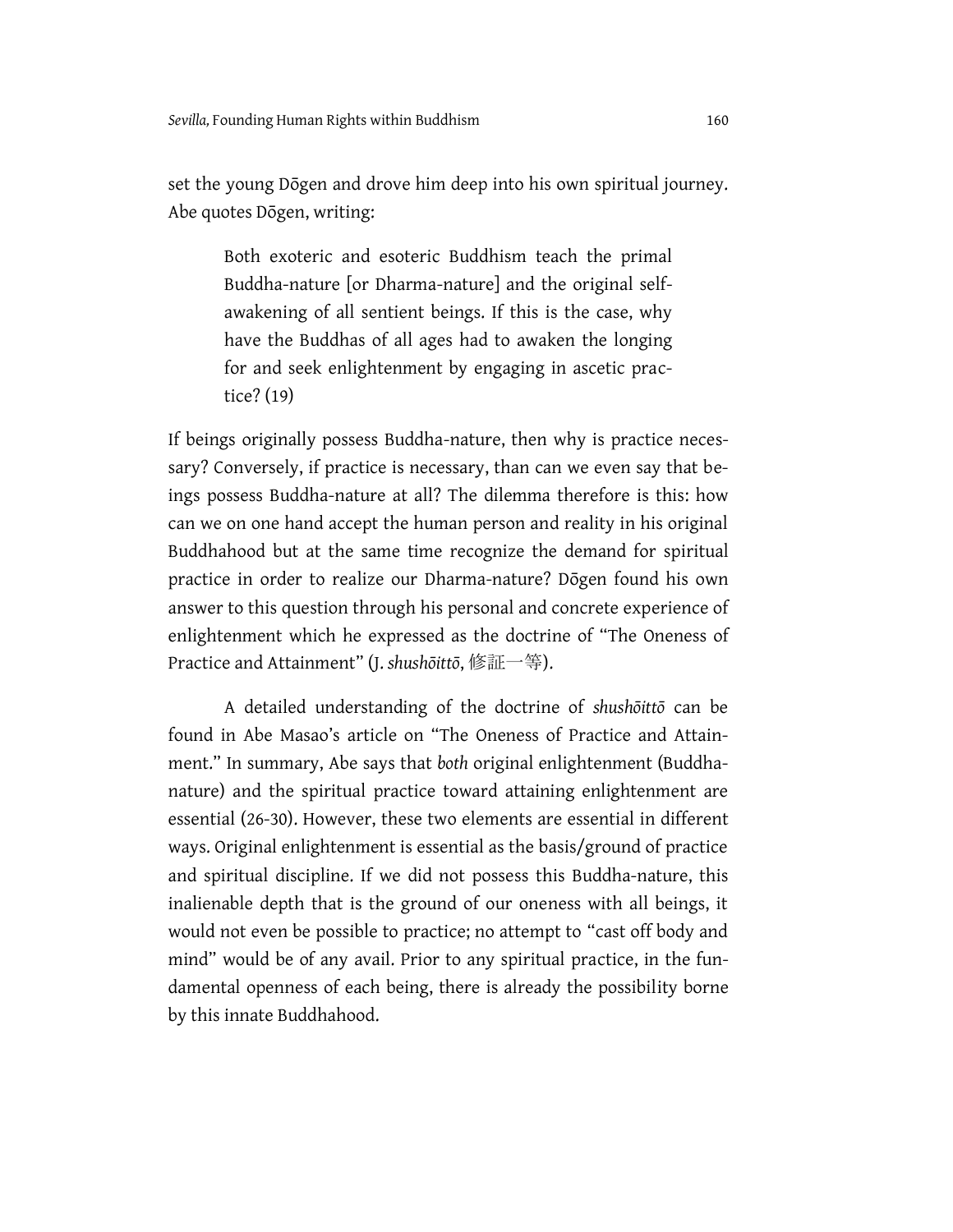However, while original enlightenment is essential as the basis/ground, spiritual practice in all its forms is essential as the condition/occasion of enlightenment. While original enlightenment provides the initial impetus that makes the very spiritual quest possible and while Buddha-nature wells up from its infinite depth to support and ground each moment of one's spiritual struggle, it is only through committed practice that there is a space for the expression, the manifest realization, of this original nature.

Expressing this original insight in the Bendōwa fascicle, Dōgen writes:

In the Buddha Dharma, practice and realization are one and the same. As your present practice is practice within realization, your initial negotiation of the Way is in itself the whole of original realization. . . . As it is from the very first realization in practice, realization is endless. As it is the practice of realization, practice is beginningless. (19)

Practice as practice-within-realization exists not in order to attain something non-existent, but to express its very ground—realization—and realize this ground as ground. Realization as realization-in-practice is then not a single attainment but a constant arriving, an endless selfexpression in the space-time of practice.

Here we see how Dōgen's idea of Buddha-nature truly pulls together both aspects of the Four Noble Truths as both a metaphysical notion concerning what we *are* and a soteriological notion on what we *ought to be*. On one hand, akin to the notion of human dignity, Buddhanature calls us to accept and value the *present* reality of the human being as a manifestation of the goodness that is Buddha, despite how mired it might be in lust, hatred, and delusion. But on the other hand, accepting Buddha-nature demands a *dynamic* acceptance; Buddha-nature demands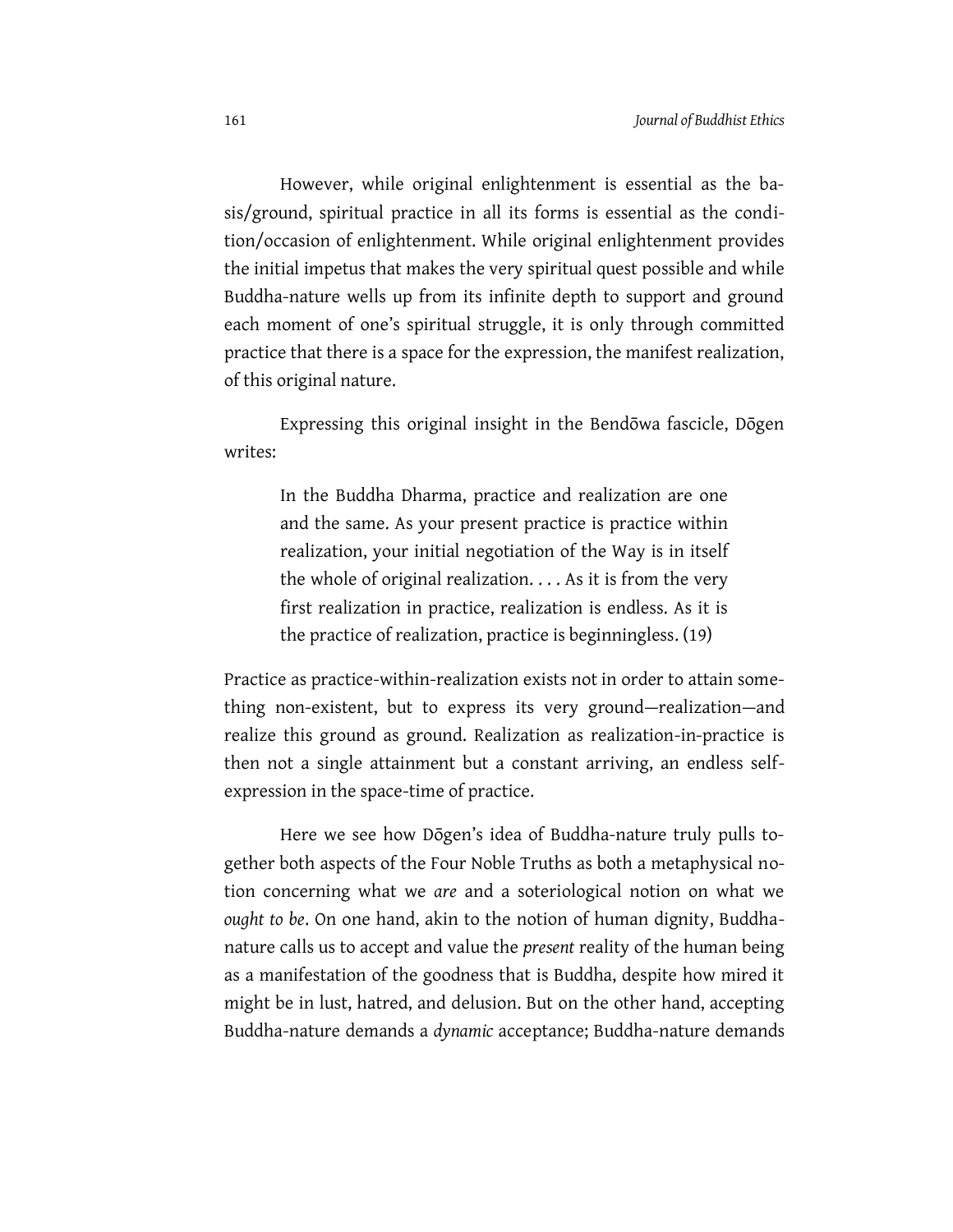its own realization through practice as the condition of its selfmanifestation and actional-self-understanding, in our constant struggle to disentangle ourselves from lust, hatred, and delusion, and the suffering we are mired in.

However, it is important to note that the place of practice (from the private practice of zazen to acts of compassion and social ethics) is completely redefined in this schema of the practice-realization of Buddha-nature. No longer is practice seen merely as a means to attaining previously non-existent ends for humanity. Instead, practice is the very condition that manifests and expresses our Buddha-nature and our fundamental human goodness. That means that social ethics does not merely try to make things good for human beings. Instead, authentic social ethics witnesses to the very goodness of humankind. Each moment of sincerely attempting to evaluate, recognize, promulgate, and uphold human rights is proof of our very Buddhahood and an experience of our fundamental goodness in the here and now. This gives all forms of individual and social ethics not merely ethical value but religious and existential value as ends in themselves, and in so doing reasserts the value of ethics within one's religious and existential life.

What we have accomplished here is a brief schema of religious attestation and ethical practice, as unified by the notion of the practicerealization of Buddha-nature. However, many questions remain. What does it mean to accept Buddha-nature as the basis of practice? What relationship might that have with my fellow human beings and the world I find around me? In following Buddha-nature and the path to its realization, what do I stand up for, and what do I move beyond? Perhaps these questions may be addressed and clarified by first asking: For Dōgen, what is Buddha-nature?

*Buddha-nature and being, time, emptiness, and impermanence*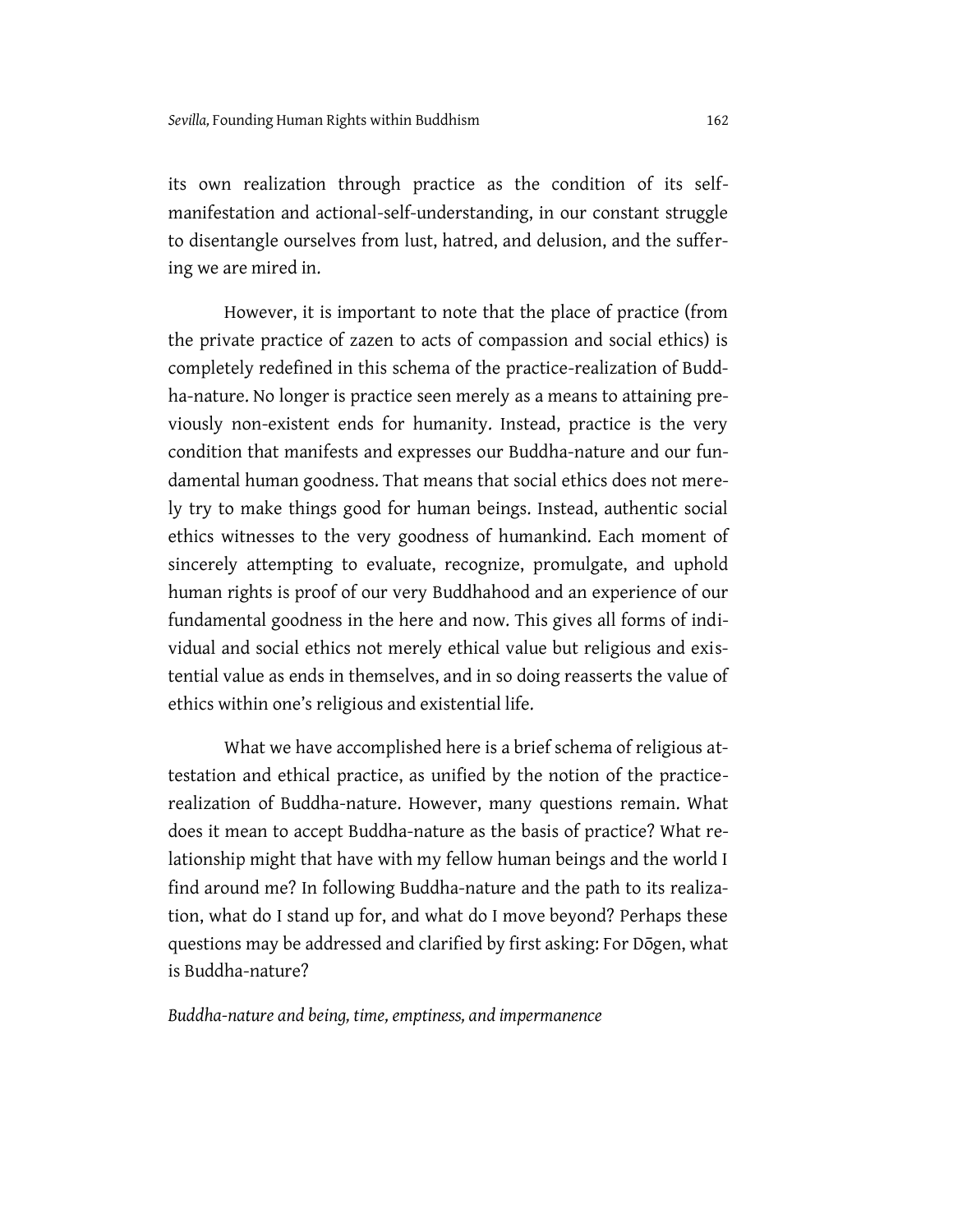Given an ethics founded on the demand to realize Buddha-nature from the very ground of Buddha-nature itself, a demand that shapes as well as takes form from our spiritual and ethical practice, we are tasked now with articulating the contours of the notion of Buddha-nature in order to clarify the foundations of such a Zen Buddhist ethics. In order to do so, we will examine the particularities of Dōgen's understanding of Buddhanature, as presented in the Busshō fascicle. We will focus on four main divisions of this fascicle: (1) Buddha-nature as being; (2) Buddha-nature as time; (3) Buddha-nature as emptiness; and (4) Buddha-nature as impermanence. At the end, we will try to draw out the implications of each for social ethics as a whole and for human rights in particular.

#### *Buddha-nature as being*

In the first section of the Busshō fascicle, Dōgen completely revises the traditional understanding of "All sentient beings without exception have the Buddha-nature." In order to reflect his own personal realization into the truth of Zen, Dōgen interprets this quotation to mean, "*Entire being* is the Buddha nature" (61). There are two key elements to this transformation. The first is the expansion from "all sentient beings" to "entire being." The second is replacing the idea of having or possession with "is" or being.

In the previous section of this essay, we saw how the notion of Buddha-nature as shared implies a sense of solidarity and shared struggle with all other sentient beings that bear the same Buddha-nature and the same struggle. This is what Abe terms as "deanthropocentrism," by which one goes beyond the standpoint of one's own experience of impermanence to the problem of birth-and-death shared with all human beings and further beyond to the dimension of generation-andextinction common to all sentient beings (Dōgen 44). What Dōgen does, however, is to expand this deanthropocentrism even further to the prob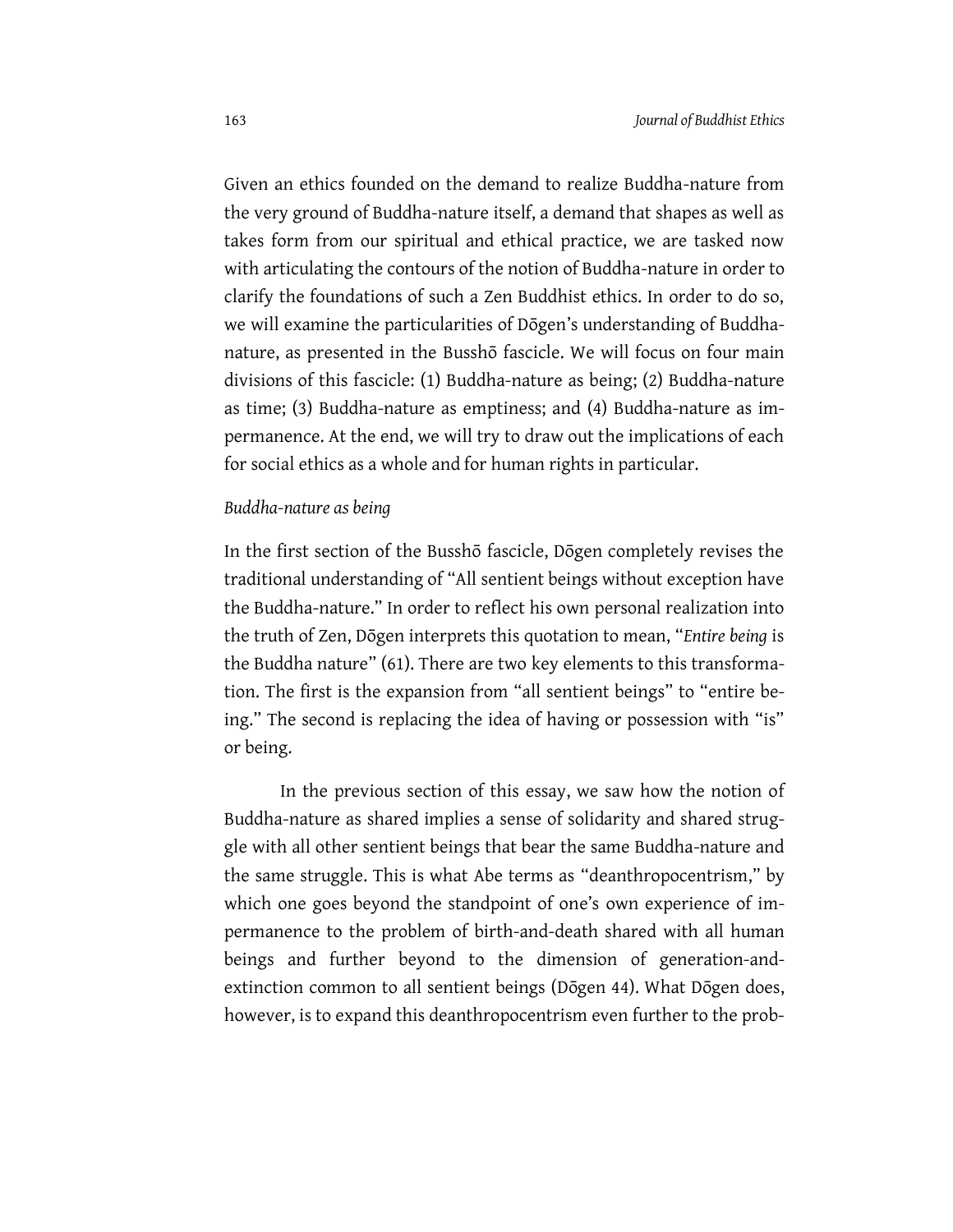lem of Being-and-nonbeing shared by all existents (entire being), even those not ordinarily considered as sentient. Dōgen writes:

As for "all sentient beings," in the Buddha Way all things possessed of mind are called sentient beings . . . Things not possessed of mind are also sentient beings, because sentient beings are, as such, mind. Hence, all mind is sentient being, and sentient beings all are being Buddhanature. Grass and tree, nation and state are mind. Because they are mind, they are sentient being. Because they are sentient being, they are being Buddha-nature. Sun, moon, stars, and planets are mind. Because they are mind, they are sentient being. Because they are sentient being, they are being Buddha-nature. (85)

From my own limited experience, I can confirm the inseparability of my own struggle with impermanence and the appearance and disappearance of all living and non-living phenomena. While for certain the death of a loved one or the death of a pet that I had cared for can clearly awaken the question of my own death, the same holds for other things as well. For instance, when a project fails, or a business closes down, am I not brought face to face with the not-self characteristic (Skt. *anātman*) of reality? When seasons change, when cherry blossoms fall, am I not brought face to face with the impermanence (Skt. *anitya*) of things?

It is clear that my own awareness and clarification of my own spiritual struggle is inseparable from my experiences of all changing phenomena, be they living or not. And just as they awaken my own innermost problem of self, as I resolve my own problem of self, I am able to find meaning in the changes of phenomena as well. What is unclear to me however is how this might apply to the notion of compassion. While the sense of solidarity in Buddha-nature is clear between me and my fellow human being, how am I to understand the struggle of penned lives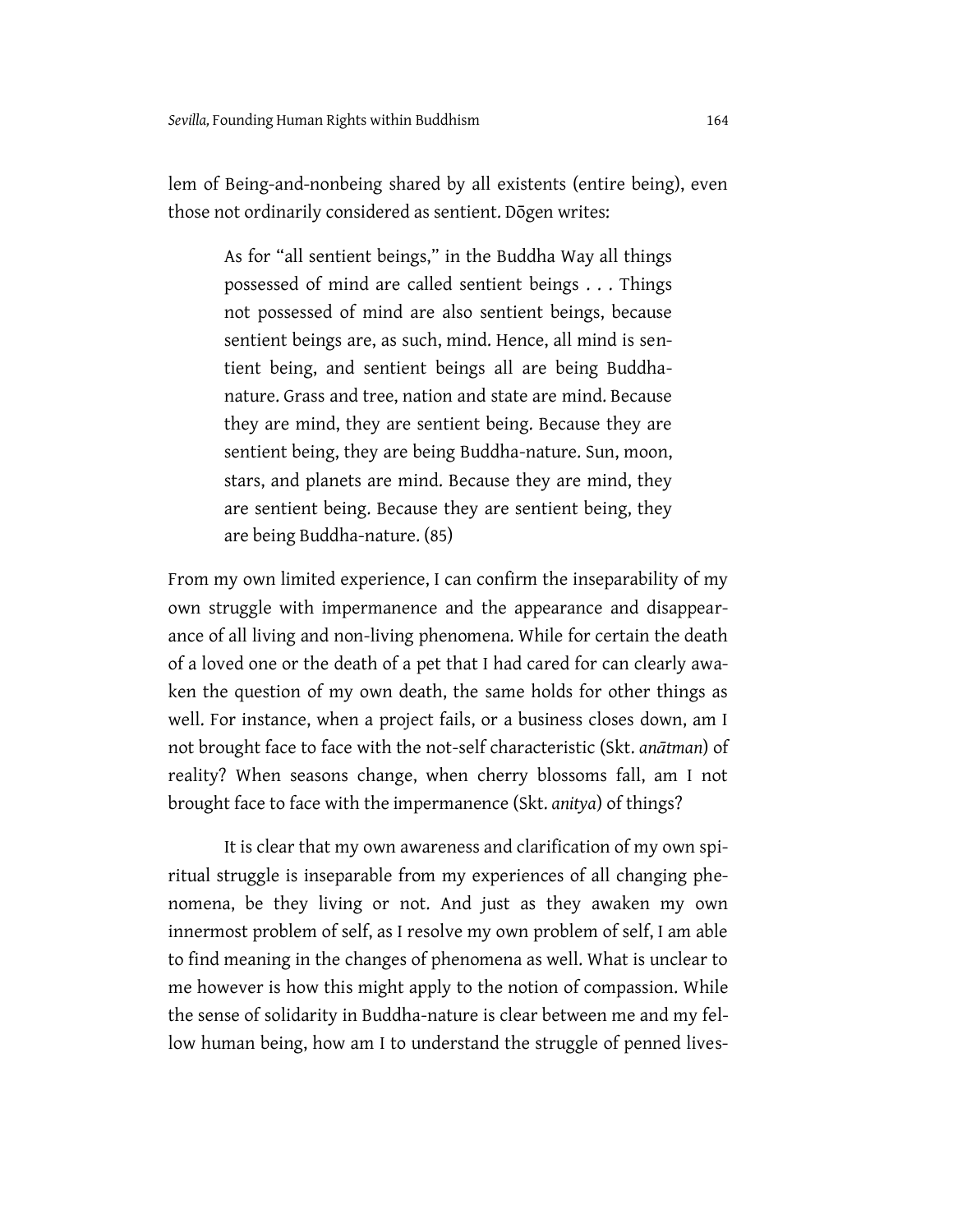tock? How am I to commiserate with the denuded forest and the melting ice-caps? For certain they preach the *dharma* of not-self, impermanence and suffering to me. But what can I preach for them?

It is unfortunate that I will have to leave problems such as these to other more ecologically minded thinkers. But for certain in Dōgen's understanding of Buddha-nature, we find an ethics that, in responding to its call, we find ourselves in solidarity with the entirety of changing phenomena. In my struggle to realize Buddha-nature, I share my struggle not only with my fellow human beings but with animals, plants, seasons, and all realities that find themselves amidst impermanence as well. Here, there is a clear opening for an ecological ethics. But as to how I might struggle *for* the animals, plants, nature as a whole, I leave for another study.

Beyond the expansion of the scope of sentient beings to entire being, another essential transformation is found in Dōgen's re-reading of the passage from the *Nirvāṇa Sūtra*, which is the transition from "having Buddha-nature" to "*being* Buddha-nature." The traditional idea of Buddha-nature as a *potentiality* that we *possess* postulates the being as separate from the Buddha-nature as the possessor is separate from the possessed. This leads to a duality between the Buddha-nature, which is inherently "good," and the being who possesses it and who without it would be reduced to an infinity of delusion and torment. The danger here is, of course, a conditional acceptance of each being—acceptance of the Buddha-nature within him, yet a rejection of the egotism, delusion and selfhood that cloud the jewel of his original enlightenment. Yet Dōgen overturns this view with his notion of "Entire being is the Buddhanature." He elaborates further:

There is a certain group that thinks the Buddha-nature is like a seed from a grass or a plant...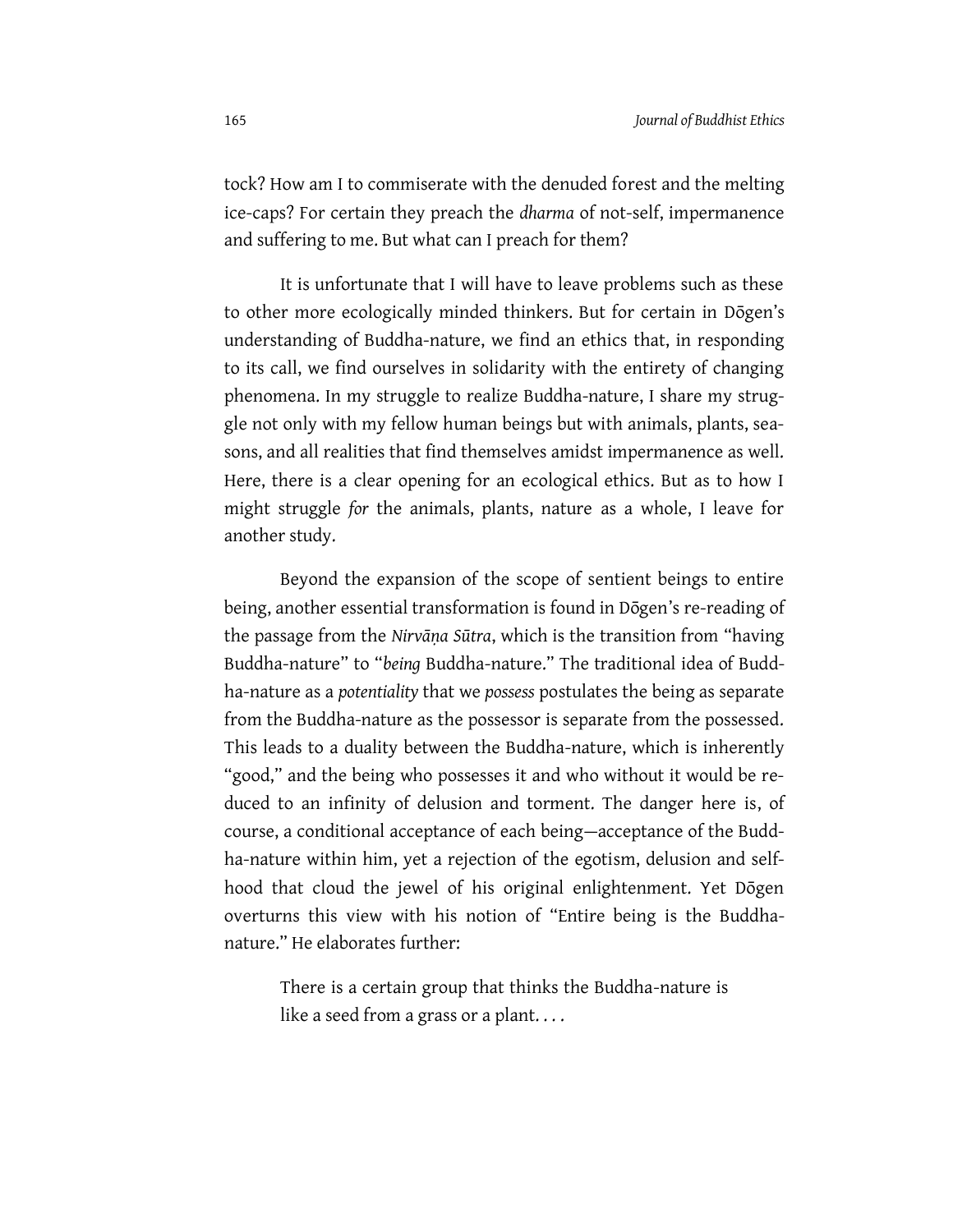This supposition is bred from illusion in the unenlightened mind. . . . Seed and flower and fruit are each, individually, the unbared [Buddha-] mind itself (64-65).

Hence, it is not that we possess a seed, Buddha-nature, that allows us to become Buddha. Rather, that which allows us to become Buddha, our Buddha-nature, is none other than ourselves in the entirety of our being. Every part of a person—from his or her quietude to his questioning, from his or her moments of tranquil to the times of unbearable suffering, enlightenment and illusion—all of this is Buddha-nature. Therefore, from the point of view of Dōgen's thought, the reality of each being is subordinate to nothing. The present practice is not subordinate to a future realization. The possessor self is not subordinate to the possessed "good," Buddha-nature. The self within is not subordinate to the Buddhahood without. There is only entire being; there is no Buddha-nature otherwise.

Considering this, the imperative to realize Buddha-nature acquires a different meaning. Instead of an imperative to realize a potentiality we possess or a potentiality that needs to be actualized in the future, we are called to realize a capacity toward self-authenticity that is testified to by the entirety of reality. Just as in the notion of True Self that Abe Masao discusses in his article, "Zen is not a Philosophy, but…," True Selfhood is not separate from any facet of the self—the anguish of the ego, the courageous struggle of no-self, the play of light and darkness that characterizes our temporal relationship with truth (15-16). Hence in realizing Buddha-nature, we are called to attend not to a principle or fixed law, but to the actual reality of beings themselves. There is no blueprint to my Buddhahood—what it means for me to awaken to Buddhahood is articulated by the exigency of my own being.

As with our response to ourselves, in our solidarity with other beings and our compassionate participation in their emancipation, we are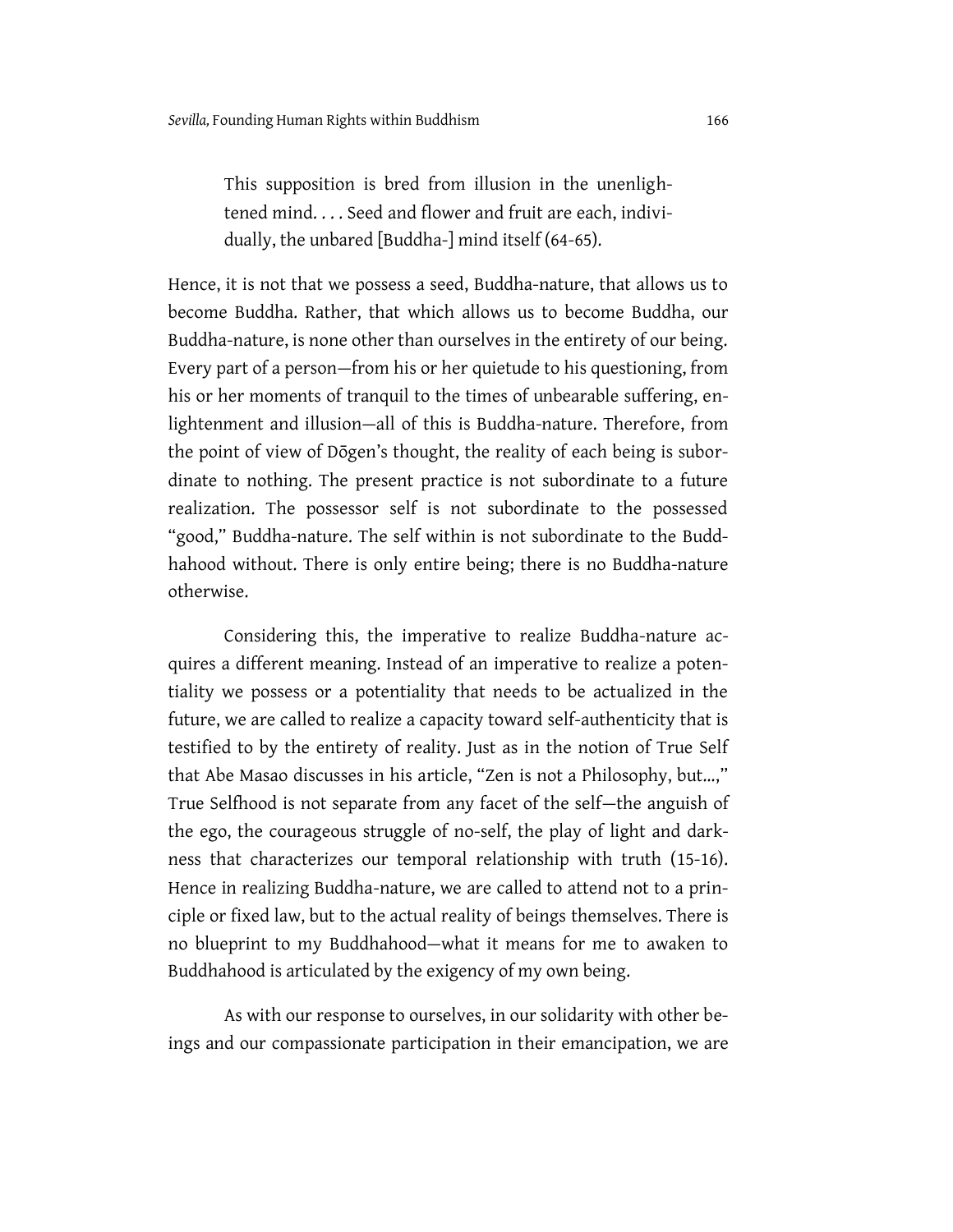called to respond not to abstract ideals or principles or to templates of enlightenment, but to the actual struggle that is embodied by their entire reality. While this sort of a demand may seem vacuous and empty, we recall the contentless infinite demand to the respond to the other in the teachings of Emmanuel Levinas. Perhaps it is only in the emptiness of the unconditional imperative to respond to the other without prior prescription of what this response might entail that we can make space for the true existential needs of our fellow human beings.

#### *Buddha-nature as time*

In the previous section, we understood the ethics of Zen as an imperative to realize the Buddha-nature that we ourselves are, in solidarity with entire being. In turning to the Buddha-nature we are, we find an exigency, a movement demanded by being itself, which naturally leads us to the problem of time. Introducing his next point in the Busshō fascicle, Dōgen writes:

Buddha said, "If you wish to know the Buddha-nature's meaning, you must contemplate temporal conditions. If the time arrives, the Buddha-nature will manifest itself." (65)

First, Dōgen radicalizes the meaning of contemplating temporal conditions. He writes, "The way to contemplate temporal conditions is through temporal conditions themselves" (65) No amount of theorizing arrives at time—theory can only arrive at immobile, lifeless constructs, static notions of spatialized container-time far removed from our actual temporal experience—theorizing completely misses the lived experience of temporality. Dōgen continues, "It is not the self contemplating, and it is not another person contemplating. It is 'Look!!! Temporal conditions!!!' It is the Buddha-nature's emancipated suchness. It is 'Look!!! Buddha! Buddha!!!' It is 'Look nature!! nature!!!"" (66) Dualistic con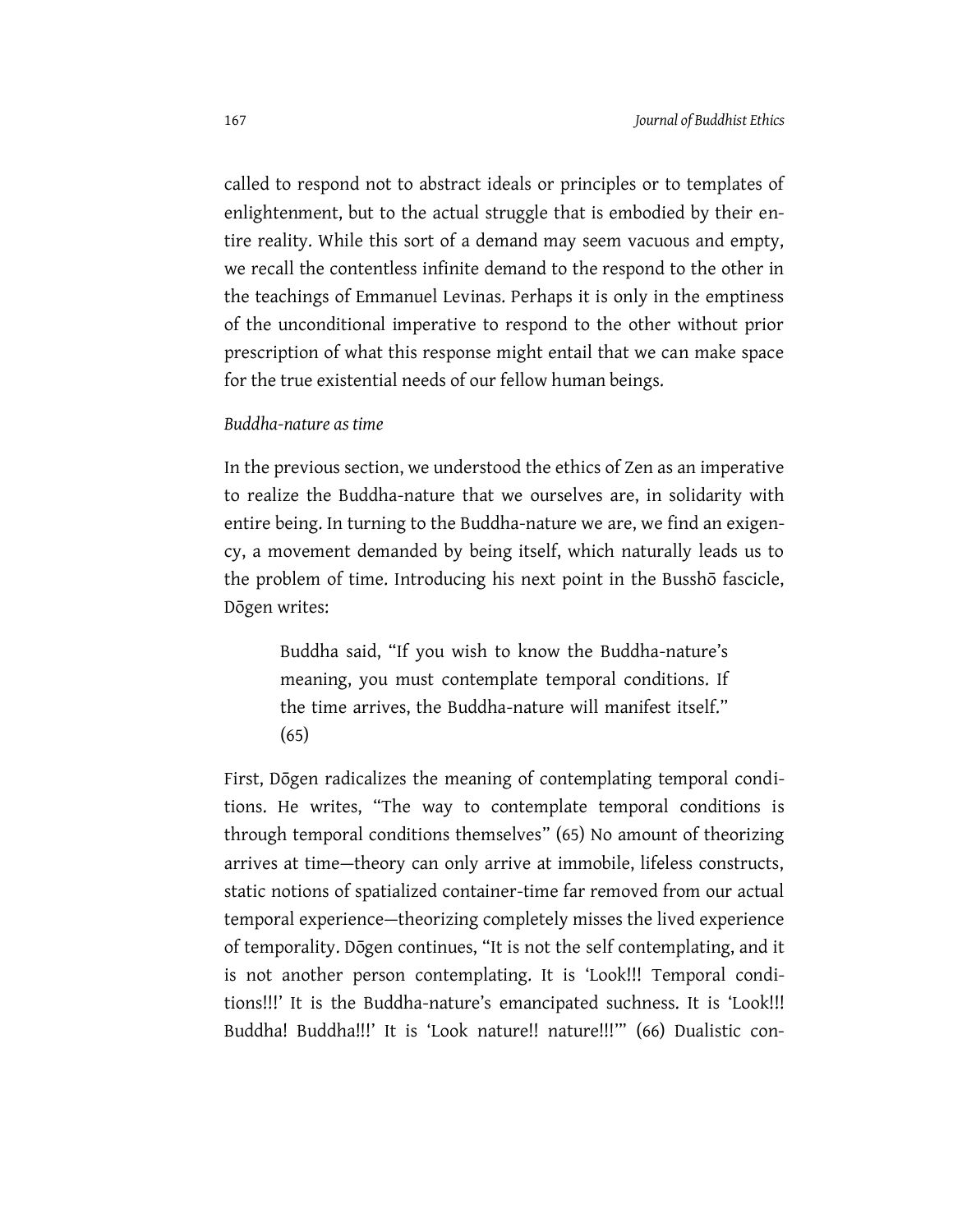sciousness never arrives at time. Only through a realization of the self as time can we realize time.

Next, Dōgen radicalizes the meaning of time arriving. "If the time arrives, the Buddha-nature will manifest itself" (67). This line is often understood to mean that Buddha-nature only manifests at a specific time, at the right time. But for Dōgen, time is always arriving. The time of arrival is always now. "There has never yet been a time not arrived. There can be no Buddha-nature that is not Buddha-nature manifested here and now" (67).

Here, Dōgen is responding to the attachment and objectification that we find in our very relationship with time both in how we think about time and how we consider its arriving. Often, one may judge time on the basis of something a-temporal, anchoring oneself to an idea and refusing the reality of time and change. Moreover, one may also view time through the lens of an idealized future (or an idealized past) instead of allowing oneself to respond the demands of the present from the ground of the present. In light of this temporally expressed attachment, Dōgen warns us that if we cannot find Buddha-nature attested in the present, in every single moment of delusion and struggle, then it is merely an idea of Buddha-nature rather than Buddha-nature itself. Buddha-nature is now. Buddha-nature is time. Dōgen writes, "If you wish to know the Buddha-nature, you must realize that it is nothing other than temporal conditions themselves" (66).

In the demand to realize the Buddha-nature of entire being, we are called not merely to turn to each and every being in their broken reality, but we are called to each and every being as it is manifest *in every moment in time*.

*Buddha-nature as emptiness*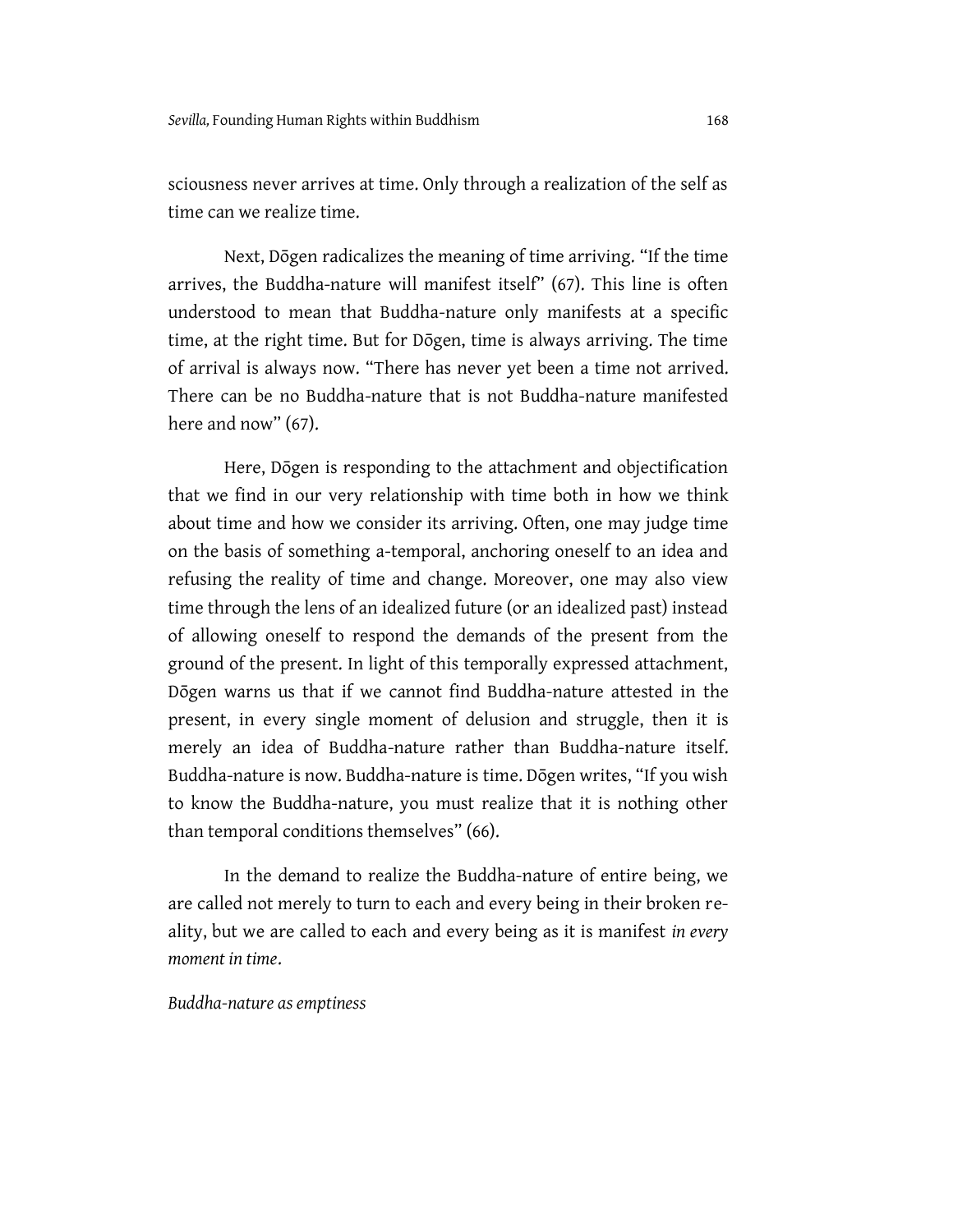The first two sections showed us that in order to see Buddha-nature and realize it we must turn to the entirety of reality itself, as it is fully manifest in the arrival of time at each and every moment. But does this mean that we should scrutinize each being, each moment in time and go looking for this Buddha-nature? In response to this question, Dōgen quotes a dialogue between the fifth and the fourth Zen patriarch:

The patriarch asked him [Hung-jen], "What is your name?"

The boy replied, "I have a name, but it is not an ordinary name."

"What name is that?" asked the patriarch.

"It is Buddha-nature," said the boy.

"You have no Buddha-nature," said the patriarch.

"You say no [Buddha-nature] because Buddha-nature is emptiness," the boy replied.

The patriarch knew then that the boy was a vessel for the Buddha Dharma. (69)

Having kept us from looking for Buddha-nature outside reality, Dōgen must now keep Buddha-nature from getting in the way of our relationship with reality itself. When the fourth patriarch said, "You have no Buddha-nature," any lesser man would have understood this as an insult tantamount to declaring that a person is evil by nature, condemned to a lifetime of ignorance, incapable of ever being emancipated. But Dōgen writes, "This utterance reveals that although you are not someone else, you are entirely you, you are *mu*-Buddha-nature" (71). We see the character *mu* (無) functioning in a liberative manner. This "no" does not deny the individual of his Buddha-nature but instead it frees him from it.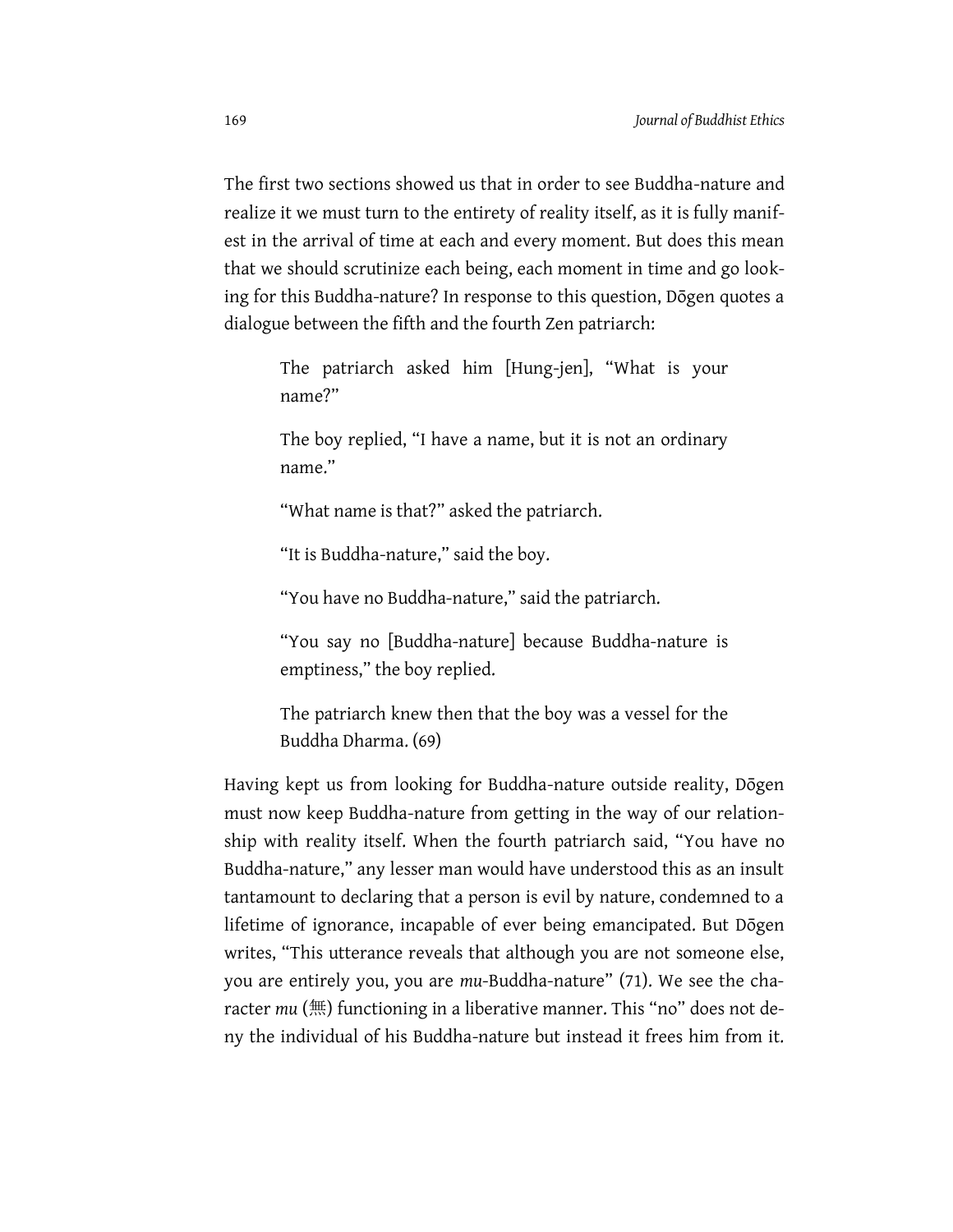With *mu*-Buddha-nature, there is no "idea" of Buddha-nature to which we are constrained. There is nothing that determines us in our enlightenment, nor is there anything outside ourselves to realize. If Buddhanature is about this being-time, then having arrived at this being-time, what further need is there for Buddha-nature? "Although with *mu-Buddha-nature* you may have to grope your way along, there is a touchstone—What. There is a temporal condition—You" (71).

This idea of *mu*-Buddha-nature, of Buddha-nature as empty, points to the bottomless character of this fullness that we testify to in our being-time. It is never something constrained. While participation in it is "autonomous," it radicalizes autonomy in such a way that not even law (*nomos*) constrains the self (*autos*). It is not decided on grounds of reason, although reason is part of its expression. Hence, *mu*-Buddhanature radicalizes the insight of "Entire being is the Buddha-nature." While the latter makes Buddha-nature more inclusive such that it is not merely a part of the being but instead is the entire being, the former removes any trace of Buddha-nature that might impede our direct relationship with the realities before us.

In light of this, the imperative to realize Buddha-nature now comes to mean three things all at once. First, we have the demand to realize the Buddha-nature that is testified to by reality itself, in solidarity with entire being. Second, we have the demand to realize the Buddhanature attested to in every moment of time, as time arrives as time. Now, we are introduced to a third, which is the need to realize Buddha-nature as empty, such that the self-realization of reality occurs in pure fidelity to reality, untrammeled by any idea of "Buddha-nature" or the good.

Despite this cooperative function of Buddha-nature and *mu-*Buddha-nature in this ethics, the two points are clearly in tension. Abe (Dōgen 57) writes of the need to unify the notion of Buddha-nature as entire being with the notion of Buddha-nature as emptiness. But where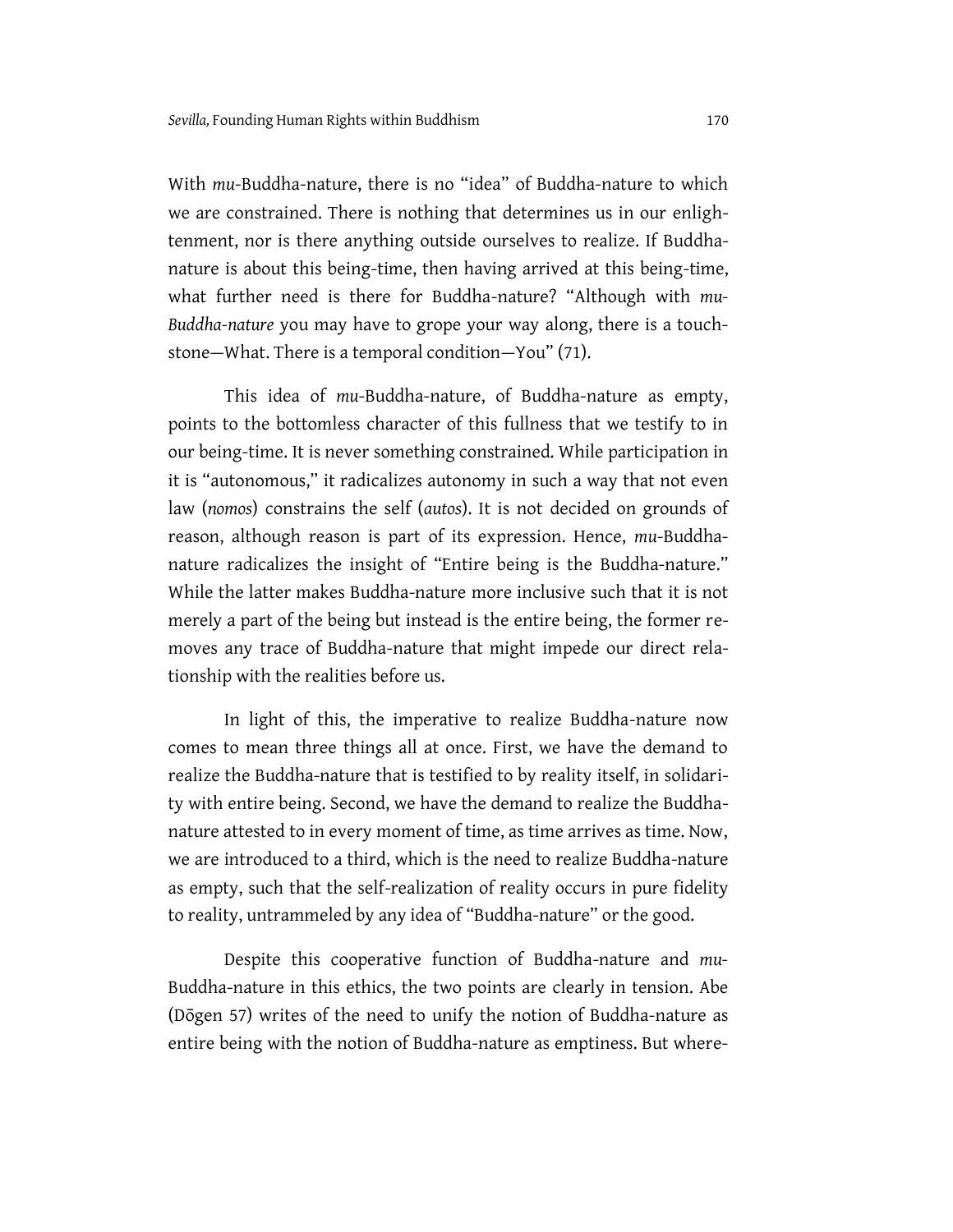in lies the tension between these two? In a sense, the sentence "Entire being is the Buddha-nature" points to the struggle and the self-negation of reality that is testified to by reality itself. Buddha-nature points to the need for realization and for practice. On the other hand, *mu-*Buddhanature points to the unconditional acceptance of reality, taking this *what*, this *you*, as the touchstone of being-time. There is then a need for a deeper resolution.

#### *Buddha-nature as impermanence*

In the last section of the Busshō fascicle, Dōgen quotes the sixth patriarch Hui-neng:

The Sixth Patriarch taught his disciple Hsing-ch'ang, "Impermanence is in itself the Buddha-nature. Permanence is, as such, the [dualistic] mind that discriminates all dharmas, good and bad." (75)

Hui-neng's utterance reverses the common understanding of Buddhanature, Buddhahood, and the Buddhist drive toward nirvāṇa. Abe writes, "This may again sound surprising to the ear of one who holds to a stereotyped understanding of Buddhism, according to which the task of Buddhism is to emancipate oneself from impermanence, or samsara, and to enter nirvāna by attaining the Buddha-nature" (Dōgen 58). Nirvāṇa is often seen as a refuge of stillness, peace and tranquil permanence beyond the raging river of samsāra.

However, for Dōgen, this is a completely mistaken view. He writes, "The 'permanent' saint is impermanent. The 'permanent' unenlightened person is impermanent. For saints and ignorant people to be permanently saints or permanently ignorant would not be the Buddhanature" (76). The very idea of Buddha-nature and the practice that manifests realization is rooted in mutability, as a space wherein we let go of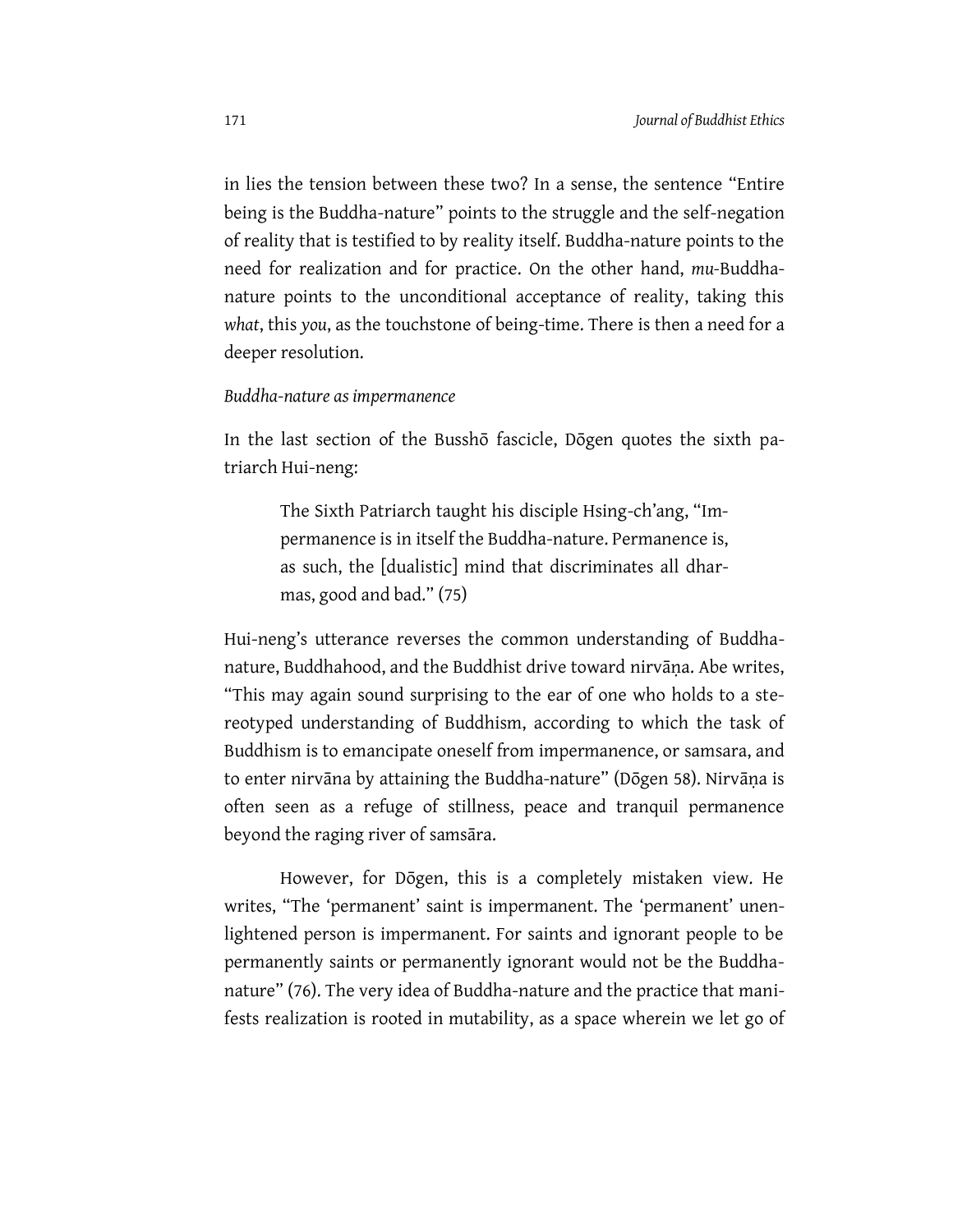our self-attachment and delusion, as a space wherein we learn to recognize our oneness with all things.

Dōgen takes this notion further. Not only is the temporal practice of Buddha-nature a process rooted in mutability but there is *no realization outside of that practice of impermanence*. He writes:

The preaching, practicing, and realizing of impermanence by the impermanent themselves can be no other than impermanent. Those who are not manifesting themselves to save others are manifesting themselves [in their impermanence] and preaching Dharma—and *this* is the Buddhanature. (76)

He continues:

The very impermanence of grass and tree, thicket and forest is the Buddha-nature. The very impermanence of people and things, body and mind is the Buddha-nature. Lands and nations, mountains and rivers are impermanent because they are Buddha-nature. Supreme, complete enlightenment, because it is the Buddha-nature, is impermanent. Great Nirvāṇa, because it is impermanent, is the Buddha-nature. (77)

Impermanence itself is the Buddha-nature. From the vantage-point of common Buddhist thought, this is a difficult idea to fathom, and I wish to delve into this idea in greater detail. The Buddhist path is a response to suffering (*duhkha*)—anguish that we experience in our attachment (*tanha*) to realities to which we cannot cling precisely because they are impermanent (*anitya*) and not-self (*anātman*). The *Anatta-lakkhaṇa Sutta* (SN22.59) says: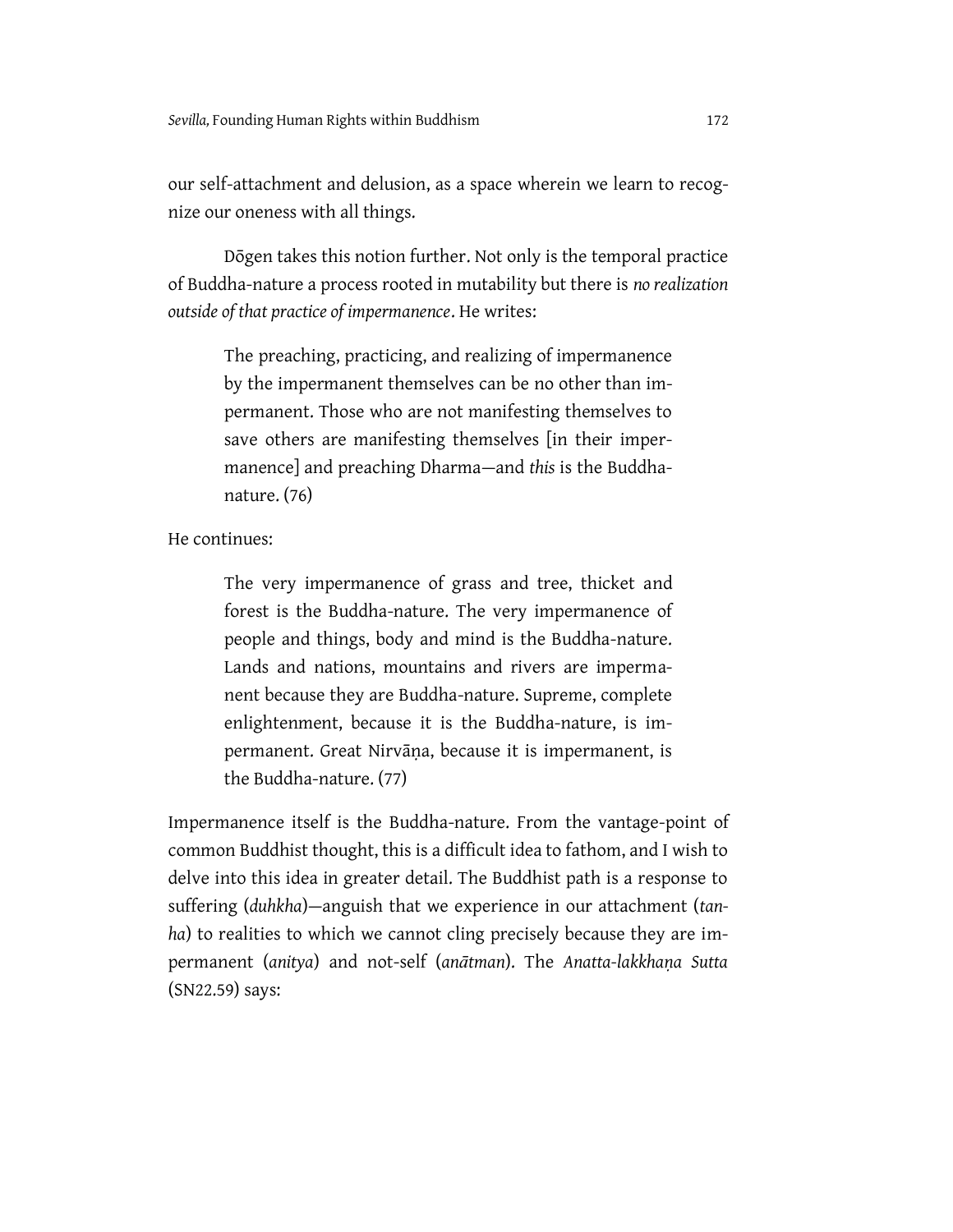"Bhikkhus, how do you conceive it: is form permanent or impermanent?" – "Impermanent, venerable Sir." – "Now is what is impermanent painful or pleasant?" – "Painful, venerable Sir." – "Now is what is impermanent, what is painful since subject to change, fit to be regarded thus: 'This is mine, this is I, this is my self'?" - "No, venerable sir."

Impermanence is part of the very reason why we suffer. But now, Dōgen says that Buddha-nature, our very key to emancipation from suffering, is impermanence itself. Emancipation from suffering, the realization of Buddha-nature, is impermanence itself. The practice of emancipation is the practice of impermanence itself.

I understand this paradox in a twofold manner. The first is that practice is not to be found in escaping the world of changes. That is merely to substitute one *taṇhā* for another—craving for mutable things is merely exchanged for a rejection of them. Practice can only be found in the courage to face the problem of *taṇhā* squarely, with a complete acceptance of the impermanence and not-self characteristics of reality. Second, when Dōgen says that impermanence is Buddha-nature, I do not believe he is remaining merely on the level of *anitya* as the property of mutability and being subject to change. If this were so, then the insight of "impermanence is Buddha-nature" would be identical to the second insight, "Buddha-nature is time." And in that entire being is being-time, it would be identical to the first and third insights of "Entire being is the Buddha-nature" and *mu-*Buddha-nature as well.

In my interpretation, impermanence is not merely mutability. More radically, impermanence can be understood as self-negating coexistence. To be is to be self-negating, to be constantly going beyond oneself, to be constantly formed by the other and forming the other dying to oneself to make space for the continuous unfolding of reality.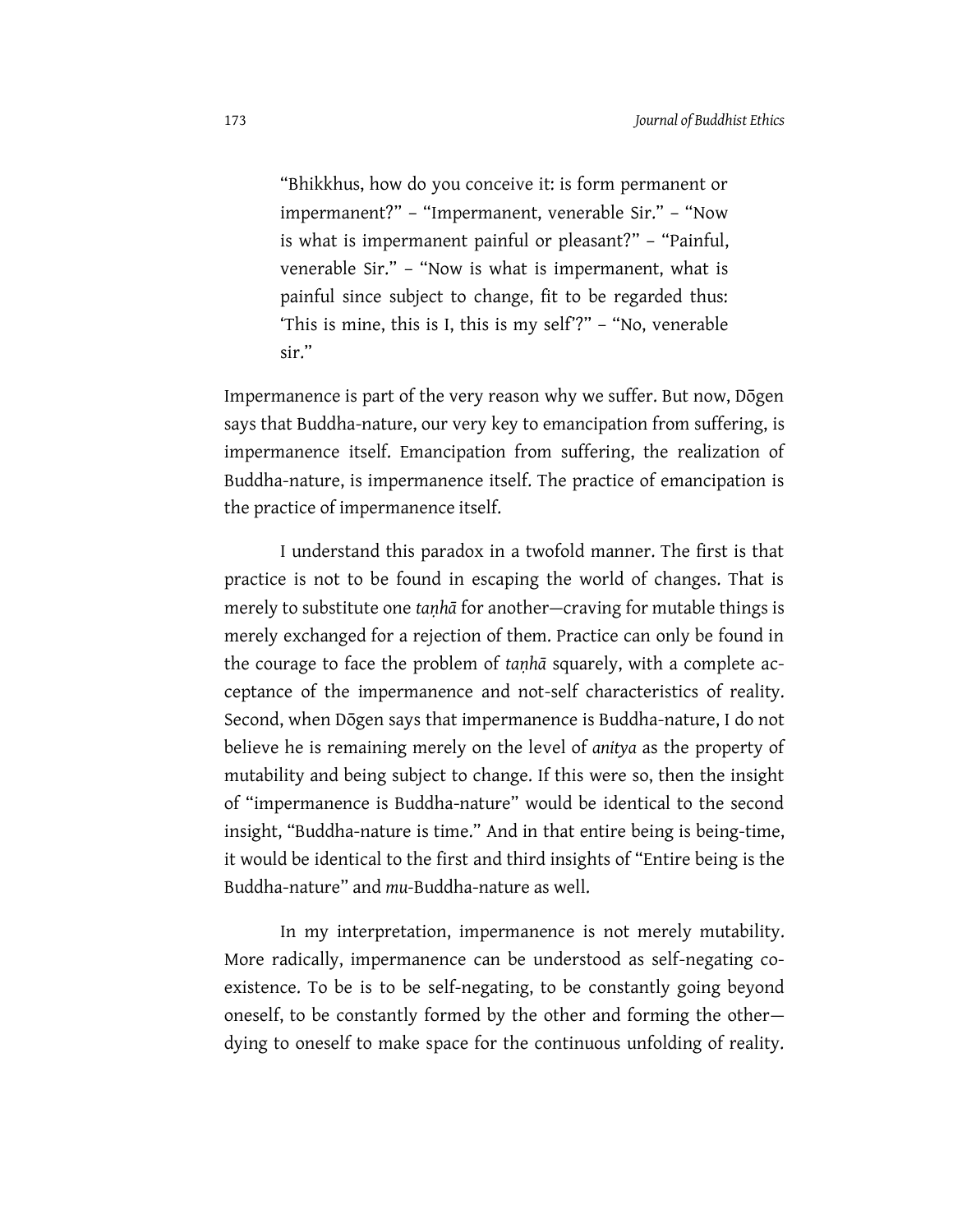The notion of the continuous unfolding of reality also speaks of selfnegating self-existence. This self-negation makes space for the birth of the future that can only come from the self-negation of the present. Therefore, when Dōgen says that impermanence is Buddha-nature, in my understanding he is referring not merely to the reality that things can change. Instead, he can be taken to be asserting that things ought to change. Things ought not to be wrapped upon themselves, beginning and ending with themselves. Only if things negate themselves and make way for the Other, can existence be mutually accommodating and shared. Perhaps more faithfully than constancy and immutability, Buddhahood can be understood as the generous self-negation of reality that makes way for unfolding. (A similar idea is developed by Tanabe Hajime in his book *Philosophy as Metanoetics*.)

This radical understanding of impermanence is validated by a passage from Dōgen where he writes:

*If you want to see the Buddha-nature, you must first eliminate self-egoism*. . . . Seeing is in itself the elimination of selfegoism. The self is not a single self. Self-egoism exists in great variety. Eliminating is of great diversity. But, nevertheless, all are seeing Buddha-nature (Busshō 78).

On the same page, the footnote of Norman Waddell and Abe Masao explains that for Dōgen, it is not merely at the point of annihilation of selfegoism that Buddha-nature is revealed. Instead, it is in the very *process* of letting go of oneself, in impermanence as self-negating co-existence, that Buddha-nature is manifest.

It is through this understanding of impermanence that I am able to confirm Abe Masao's insight from my own limited experience. The insight to which I refer is that which states that Buddha-natureimpermanence is that which resolves the two contradictory insights of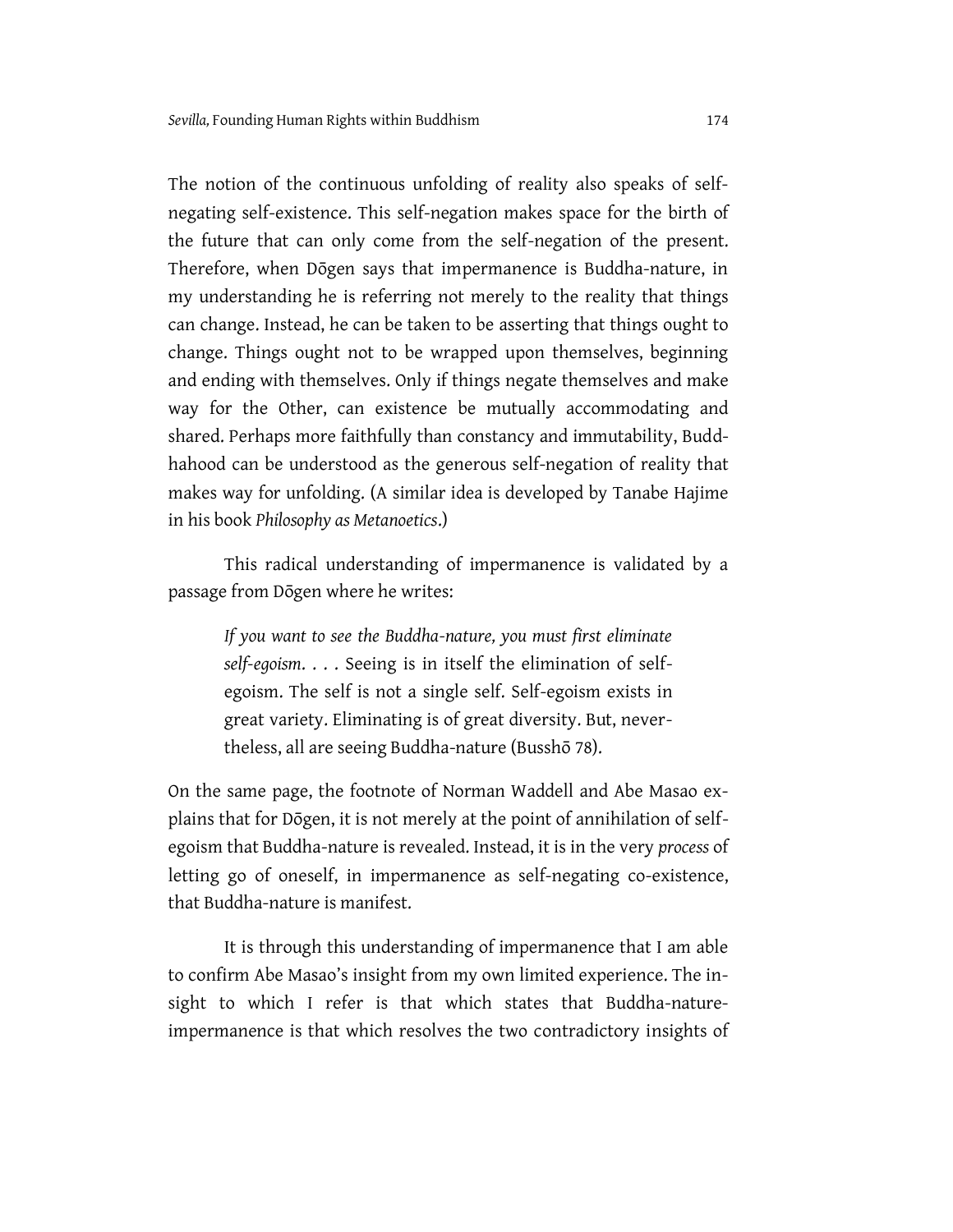entire-being-Buddha-nature and *mu-*Buddha-nature. At the end of the previous section, I mentioned that entire-being-Buddha-nature emphasizes the need for struggle and the practice of self-negation in order to realize Buddha-nature. I also mentioned that contrary to that, *mu-*Buddha-nature emphasizes the unconditional acceptance of reality, taking this *what*, this self, as the touchstone of being-time.

However, what is this self, this touchstone of being-time? Is it a static, changeless thing? Is it not possible to say that my very suffering, which arises as I resist and deny change and not-self, testifies to my own fundamental dynamism and self-negation? If so, we see that the unconditional acceptance of self is not a capitulation to the frightened sclerotic egotism of the self. It is precisely in accepting the self that I am called to struggle and to let go, because this struggle *is* the self, this letting-go is my fidelity to my own existence.

Perhaps this fourth and final point brings out the full depth of Dōgen's subtlety. In the imperative to realize Buddha-nature, we are called to attend to the being-time of each and every reality as one reality. In doing so, we are called to go beyond our objectifications of Buddha-nature and of goodness and to be faithful to the demand of the other before us. But in so doing, we are called to see the reality of the other in its very exigency, in its dynamic not-yet, in its being self by negating self.

#### *Dōgen's contribution to Buddha-nature and ethics*

The traditional idea of Buddha-nature and its realization shows that this ethical path is one of solidarity and compassion with all sentient beings, where we see our struggle in samsāra as shared and our liberation through Buddha-nature as liberation for all. It was upon this idea that we grounded the need for rights and the importance of rights for both one's own emancipation and that of others. Dogen's interpretation in the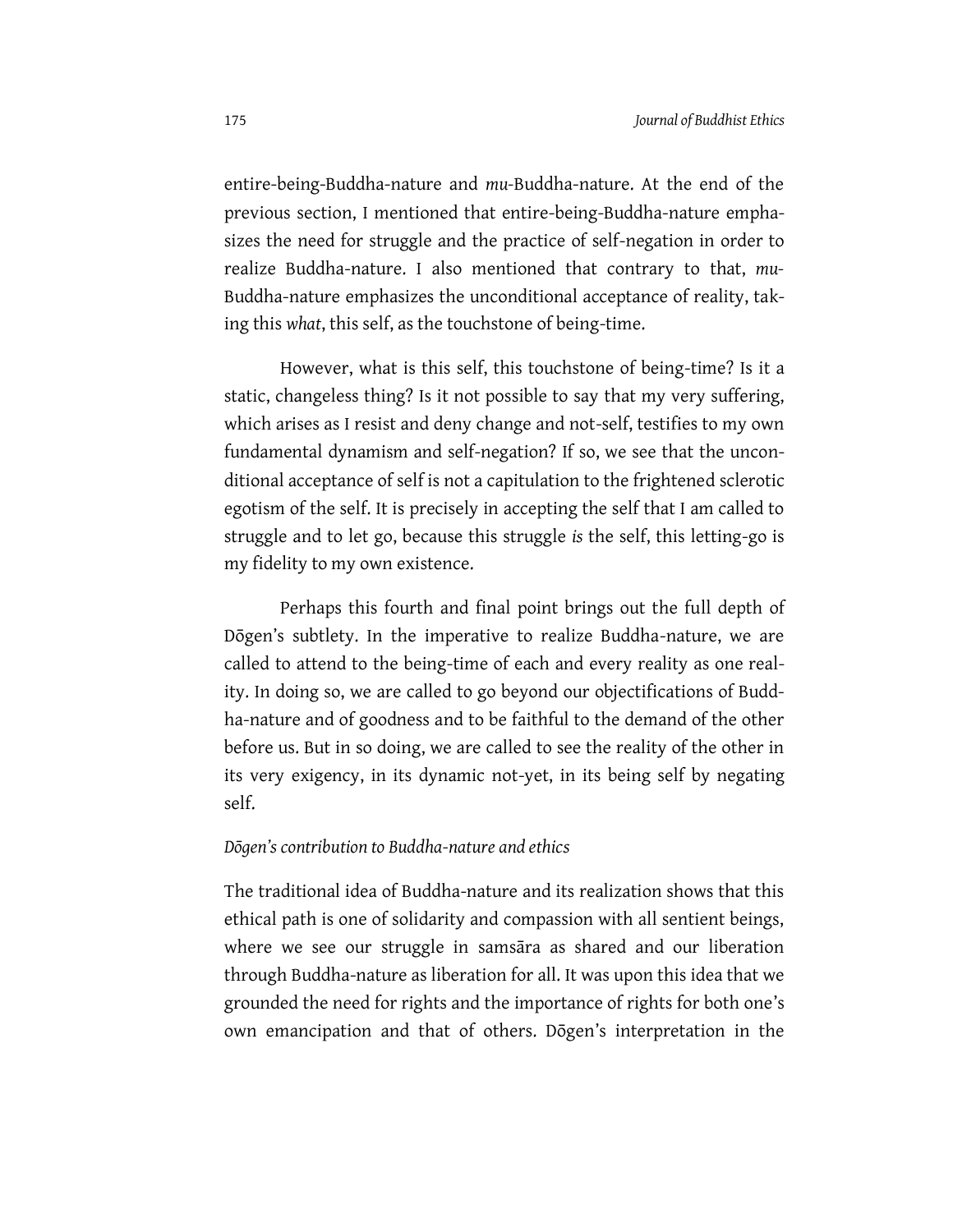Busshō fascicle deepens this understanding in four ways. First, as we strive to realize Buddha-nature, we find ourselves in solidarity with all mutable phenomena, struggling to realize a Buddha-nature that we not merely *have* but we *are*, an exigency testified to by the entirety of existence. Second, this ethical path bears a call to respond not to an idealized moment in the imagined past or projected future but to the demands manifested by each and every moment of time. Third, in striving to realize Buddha-nature, we are warned not to reject reality for a mere idea of perfection, but to be faithful to the actual realities themselves and participate creatively and transformatively in their self-unfolding from a standpoint of complete acceptance of these realities we are faced with, even if it means casting aside our objectifications of perfection, progress or goodness. And fourth, we are called to realize a Buddha-nature that is grounded in the impermanence and self-negating character of each existent, recognizing how change, growth and discovery are what constitute us as existents and courageously facing a future without a teleology (or eschatology) toward a final utopia.

I do not believe it is my place as a scholar taking a meta-ethical approach to prescribe what particular rights we might be called to confer at this present time. But while I apologize for the abstractness of this essay from the demands of applicability, perhaps it is possible for me to give a general view of *what kind of rights* might issue from this Zen Buddhist ethics of compassion. First, these rights must be grounded in a genuine sense of solidarity with human beings on the deepest ground of our shared struggle, despite race, class, religion, gender, or any other differences that may arise. Second, these rights must be based not on a presumed human nature on which other people may or may not agree but rather on a historical response to the actual suffering of people and in solidarity with their struggle. Clearly, we cannot issue rights where there is no concrete need for them that is manifested by the people themselves. Third, these rights must only exist in so far as they remain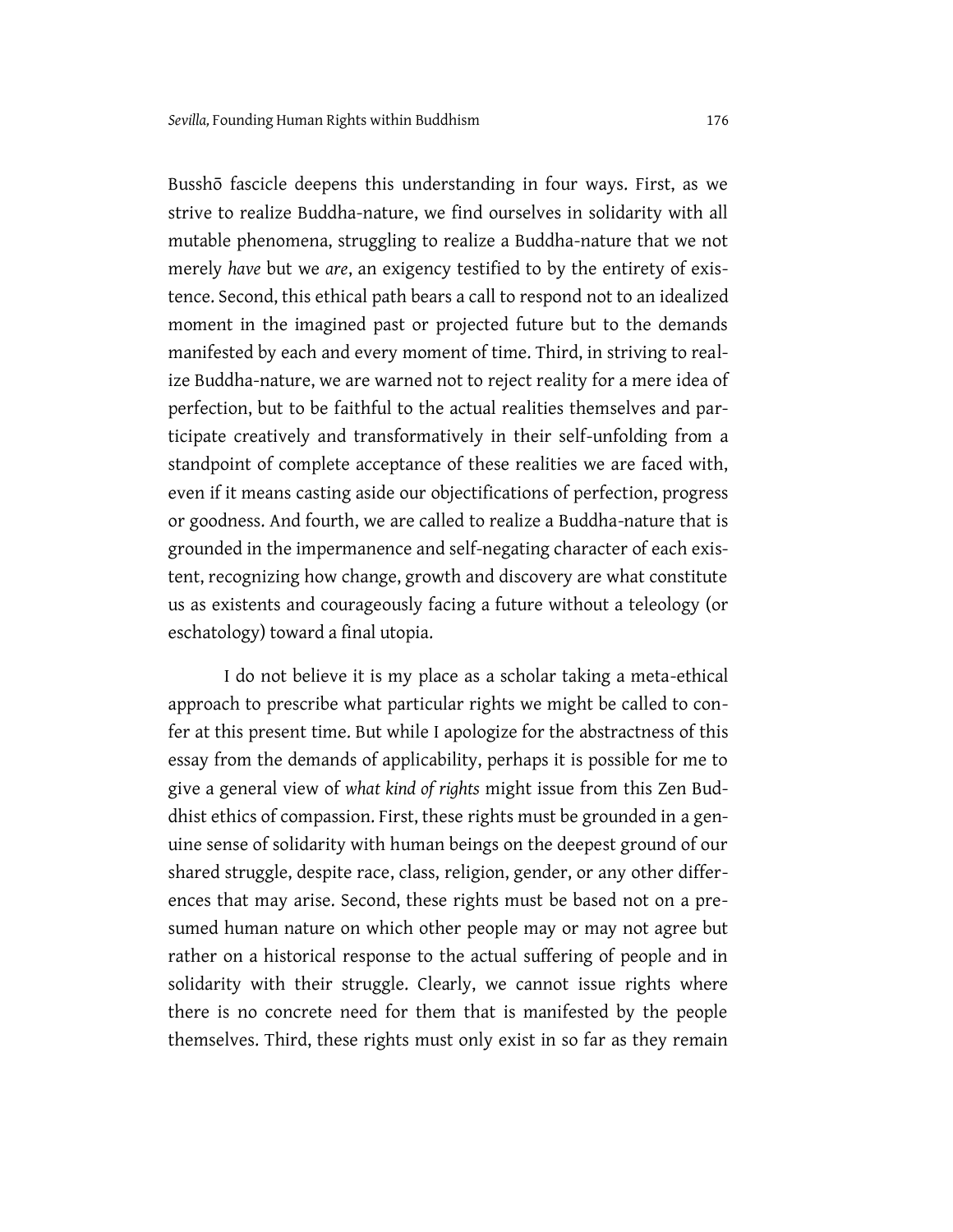necessary; rights may be added or subtracted as we learn to respond to reality and our fellow human beings better. Fourth, while ideologies are essential in the clarification of human needs, actual human beings must always take precedence over the ideologies that should nurture them. Fifth, these rights should be supported by a continuous attempt to cultivate openness to and compassion for the deepest realities of how persons struggle to find their place amidst reality.

#### Conclusion

In this paper, we have seen that even without a clear notion of Confucian principle, it is still possible to find a proper conceptual foundation for human rights within Japanese intellectual history. The notion of Buddha-nature supports the notion of rights in two ways: First, as is required by the demand for self-liberation in the Four Noble Truths, realizing one's Buddha-nature requires that we possess the rights and liberties necessary for us to pursue spiritually meaningful lives, and that we respect other people's rights as part of the discipline of moral conduct that helps us slowly disentangle ourselves from the web of attachment. Second, as is required by the demand of compassion to liberate others, we must participate in the realization of the Buddha-nature possessed not only by ourselves but shared with others, by upholding the rights of others and helping others respect the rights of others as well.

We have also seen that this notion of Buddha-nature is central in the spiritual teachings of one of the greatest thinkers in Japanese intellectual history-Zen Master Dōgen. With Dōgen's notion of the practicerealization of Buddha-nature, we saw that practice (including ethics and rights) was afforded a deep religious significance as not merely a means to enlightenment but as the very mode by which enlightenment is expressed, in its every stage, throughout the Buddhist path. And with Dōgen's view on the true meaning of Buddha-nature, we saw a different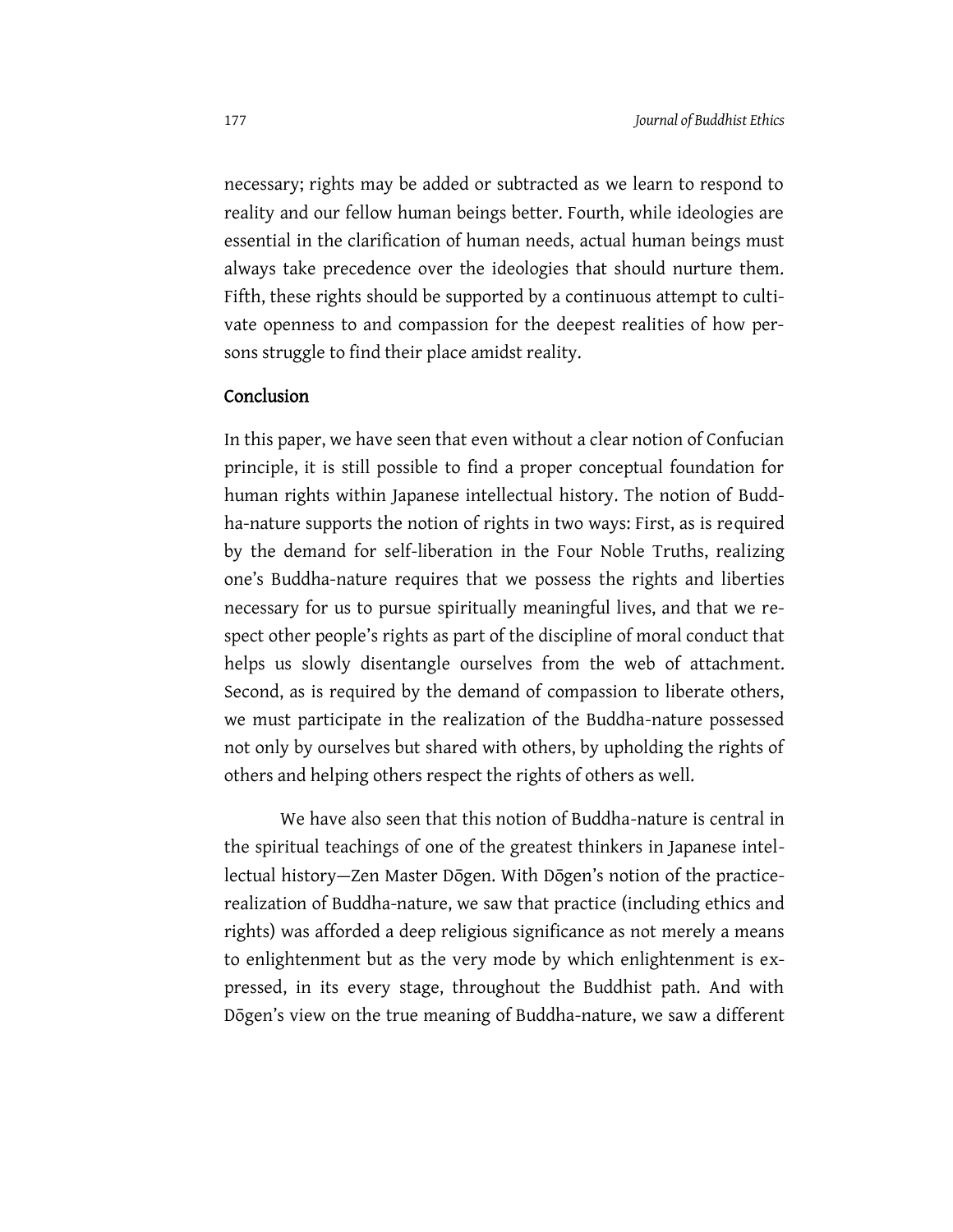way of seeing both one's private spiritual practice and one's social ethics, in relation to being, time, emptiness, and impermanence.

This article was able to muster merely hints to the demand for a social ethics which is totally accepting of the entire person in the present moment but which at the same time is dynamic, creatively transformative, and ceaselessly responding to the self-negating elements within the very reality of persons. But, on the other hand, what precise structure would a social ethics take such that it is engaged but never ideological, critical but never rejecting? Also, while this paper showed that creative ethics could be grounded on a notion that is at once socially ethical and individually soteriological, how precisely might we show the continuous flow from the practice-realization of Buddha-nature to more concretely ethical teachings of Dōgen such as the Bodhisattva virtues and his exhortations to his disciples in the *Shōbōgenzō Zuimonki*? Furthermore, every discussion of an ethics that advocates a total acceptance of reality risks degenerating into a passive acceptance of reality rather than taking the dynamic and critically transformative stance that is necessary for ethics. As such, how might we articulate the precise contours of the *dynamic acceptance* of reality advocated by Zen? What are the precise elements of self-negation present in reality, such that in accepting reality, we also necessarily participate in these elements of selfnegation? It is my hope as a Buddhist, a scholar, and a citizen of this global community, that this article may urge other thinkers to take up these questions and challenges that face our world today. And perhaps we might take our part in standing up for the dignity of human exigency, while standing firmly on the ground of freedom from the very notion of self.

## References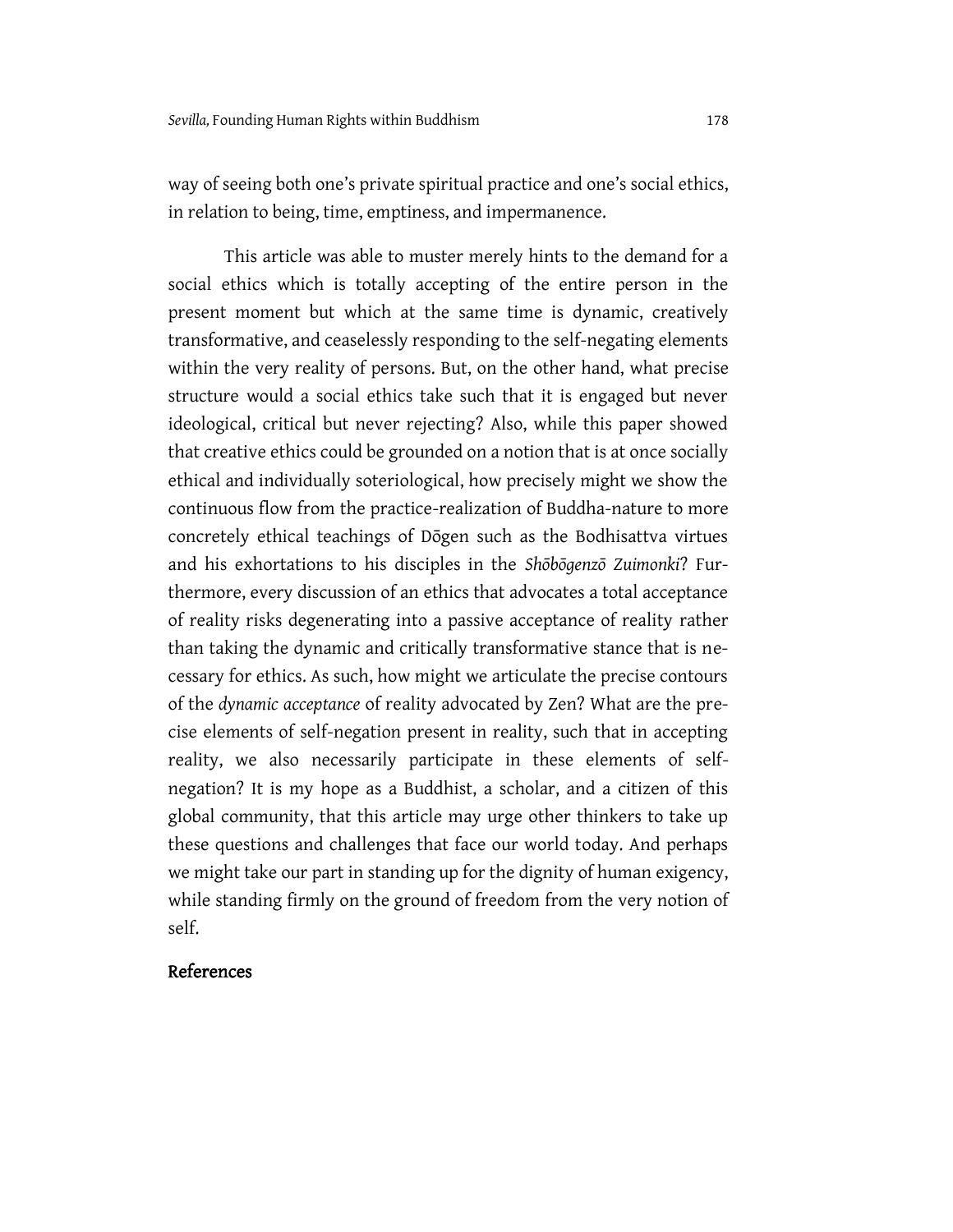Abe Masao. "Dōgen on Buddha-nature," In *A Study of Dōgen: His Philosophy and Religion*, edited by Steven Heine, 35-76. Albany, New York: State University of New York Press, 1992.

Abe Masao. "The Oneness of Practice and Attainment: Implications for the Relation Between Means and Ends," In *A Study of Dōgen: His Philosophy and Religion*, edited by Steven Heine, 17-34. Albany, New York: State University of New York Press, 1992.

Abe Masao. "Zen is Not a Philosophy, but . . ." In *Zen and Western Thought*, edited by William R. LaFleur, 3-24. Honolulu: University of Hawaii Press, 1989.

Dōgen. "Bendōwa 辧道話 (Negotiating the Way)," In *The Heart of Dōgen's Shōbōgenzō*, translated by Norman Waddell and Masao Abe, 7-30. Albany, New York: State University of New York, 2002.

Dōgen. "Busshō 仏性 (Buddha-Nature)," In *The Heart of Dōgen's Shōbōgenzō*, translated by Norman Waddell and Masao Abe, 59-98. Albany, New York: State University of New York, 2002.

Fox, Douglas. "Zen and Ethics: Dōgen's Synthesis," *Philosophy East and West* 21.1 (Jan., 1971), 33-41.

Fung Yu-Lan. *A Short History of Chinese Philosophy: A Systematic Account of Chinese Thought from Its Origins to the Present Day.* New York, New York: The Free Press, 1948; renewed 1976.

Garfield, Jay L. "Human Rights and Compassion: Toward a Unified Moral Framework," In *Empty Words: Buddhist Philosophy and Cross Cultural Interpretation*, 187-205*.* New York, New York: Oxford University Press, 2002.

Goenka, S.N. "Moral Conduct, Concentration, and Wisdom," In *The Buddha and His Teachings*, edited by Samuel Bercholz and Sherab Chödzin Kohn, 96-121. Boston, Massachusetts: Shambhala, 1993.